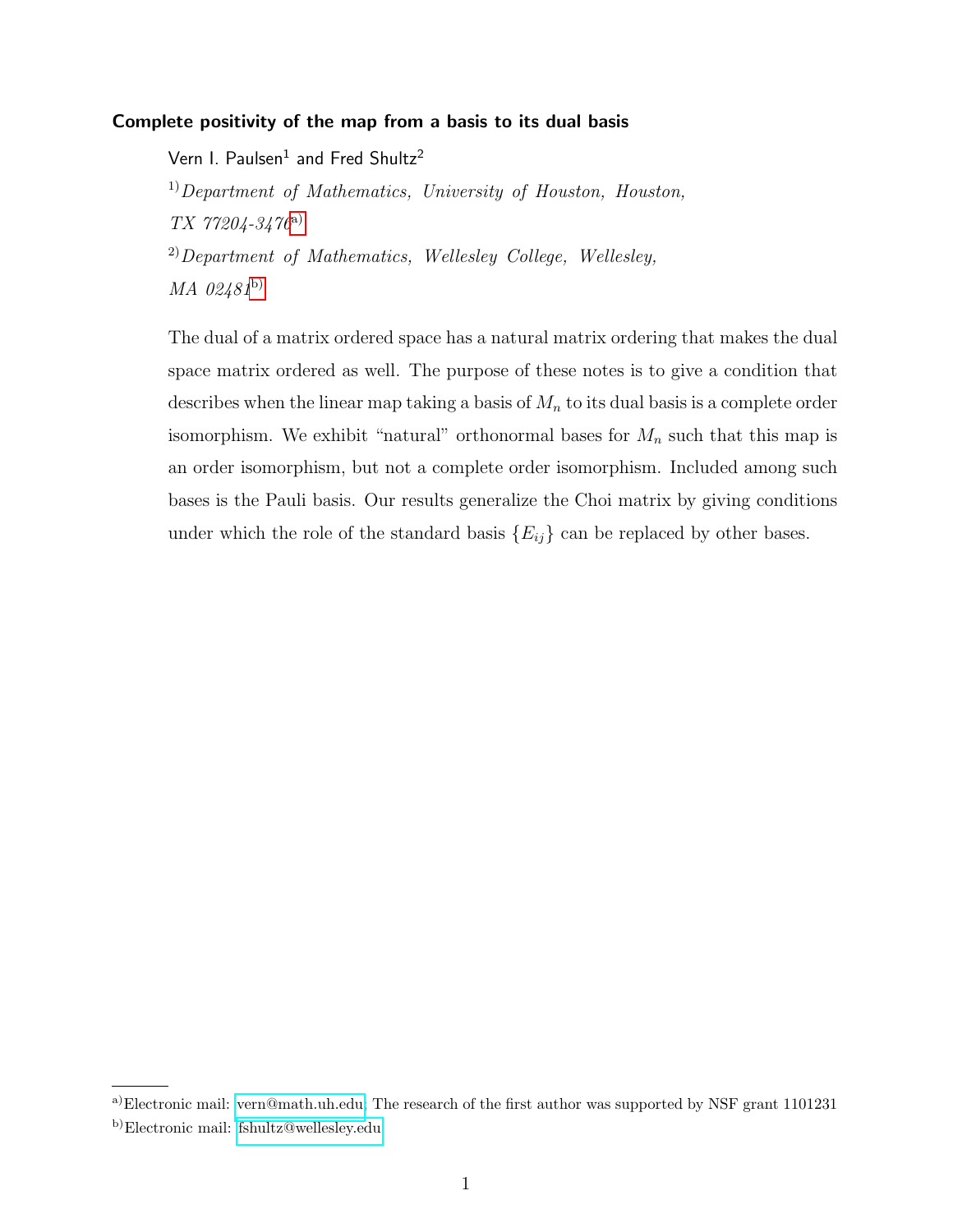Given a finite dimensional vector space  $V$  there is no "natural" linear isomorphism between V and the dual space  $V^d$ , but each time we fix a basis  $\mathcal{B} = \{v_i : i \in I\}$  for V there is a dual basis  $\mathcal{B} = \{\delta_i : i \in I\}$  for  $V^d$  satisfying

$$
\delta_i(v_j) = \begin{cases} 0, & i \neq j \\ 1, & i = j \end{cases}
$$

and this allows us to define a (basis dependent) linear isomorphism between  $V$  and  $V^d$ . We denote by  $L(V)$  the linear maps from V to V.

Definition 1. Let  $M_n$  denote the vector space of  $n \times n$  complex matrices. If  $\mathcal{B}$  is a basis of  $M_n$ , the linear map from  $M_n$  to  $M_n^d$  taking each member of  $\mathcal B$  to the corresponding member of the dual basis is denoted by  $\mathcal{D}_{\mathcal{B}}$ , and is called the *duality map*. We let  $\Gamma_{\mathcal{B}} = \mathcal{D}_{\mathcal{B}}^{-1}$  $g_B^{-1}: M_n^d \to M_n$ denote the inverse of this map.

Note that if  $f \in M_n^d$ , and  $\mathcal B$  is a basis of  $M_n$ , then  $\Gamma_{\mathcal B}(f) = \sum_{b \in \mathcal B} f(b)b$ . In particular, when we let  $\mathcal{E} = \{E_{ij} : 1 \le i, j \le n\}$  denote the standard matrix units, then the map  $\Gamma_{\mathcal{E}}: M_n^d \to M_n$  satisfies

$$
\Gamma_{\mathcal{E}}(f) = \sum_{i,j=1}^{n} f(E_{ij}) E_{ij}.
$$

Definition 2. If  $f \in M_n^d$ , there is a unique matrix D such that  $f(X) = \text{tr}(DX)$  for all  $X \in M_n$ , and we call this matrix the *density matrix* for f, with no requirement of positivity for  $f$  or  $D$ .

We denote the transpose map by  $t: M_n \to M_n$ , and for  $D \in M_n$  we write  $D<sup>t</sup>$  instead of  $t(D)$ . We have

$$
f(X) = \text{tr}(\Gamma_{\mathcal{E}}(f)^{t} X) \text{ for all } X \in M_n.
$$
 (1)

Thus  $\Gamma_{\mathcal{E}}$  is just the map that identifies a functional f with the transpose of its density matrix.

This note is motivated by the following result of Paulsen-Todorov-Tomforde in Theorem 6.2 of Ref.  $\hat{\mathbf{z}}$ , which we will see later is a restatement of the Choi-Jamiołkowski correspondences? ? .

**Theorem 3.** The map  $\mathcal{D}_{\mathcal{E}}$  :  $M_n \to M_n^d$  is a complete order isomorphism between these matrix ordered spaces.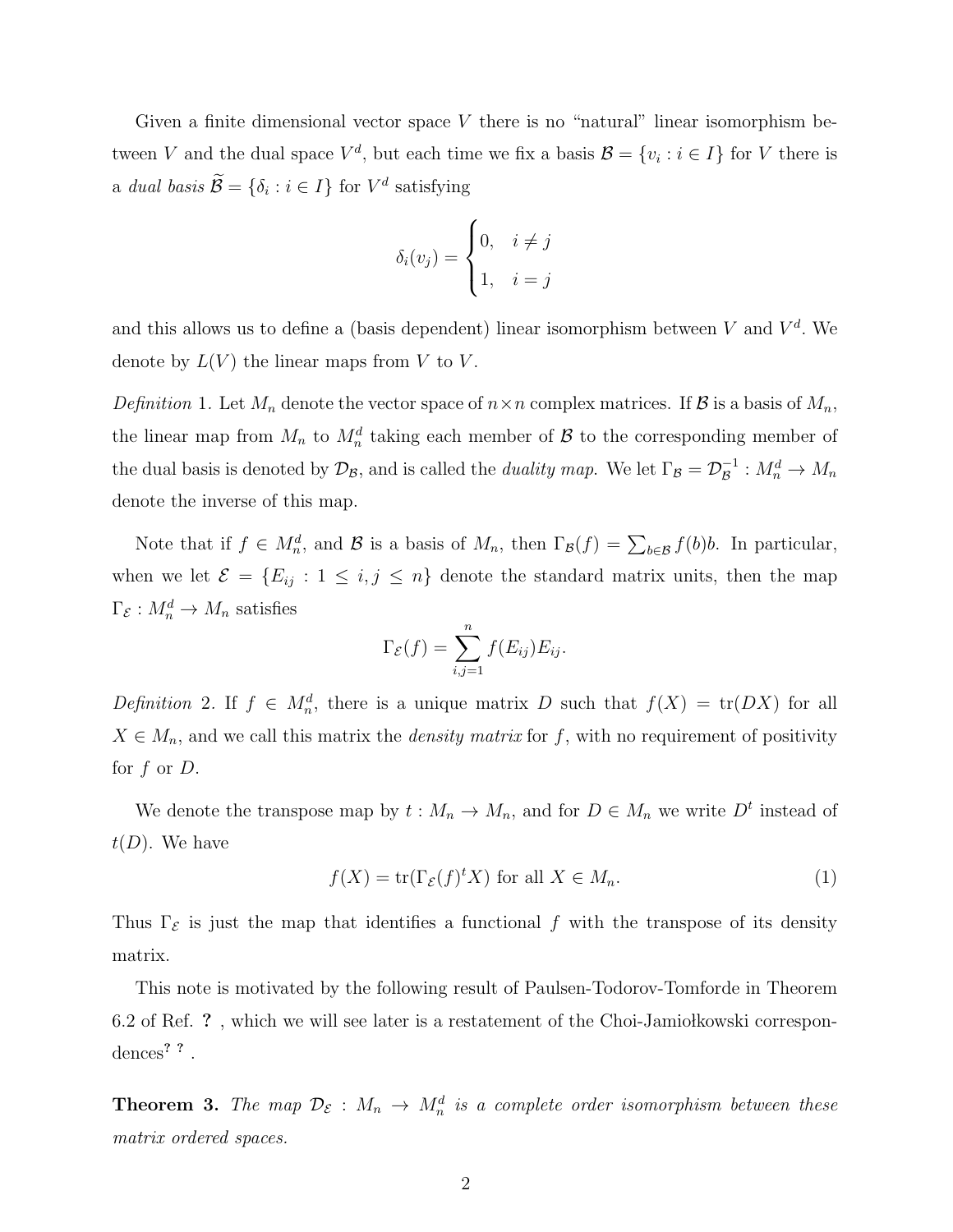In this paper, we will show that this theorem is very dependent on the choice of basis. In fact, we will show that there exist orthonormal bases for  $M_n$  such that the inverse duality map does not even send positive functionals to positive matrices. Even more intriguing, we will show that there are "natural" orthonormal bases for  $M_n$  such that the inverse duality map does send positive functionals to positive matrices, yet does not associate completely positive maps with positive block matrices. These results can be interpreted as giving some new Choi-Jamio kowski type results.

We believe that such bases might be useful as entanglement witnesses. (We will comment further on this after Corollary ??).

Before proceeding it will be necessary to establish some notation. The complex conjugate of a complex number z is denoted by  $\bar{z}$ , and the conjugate transpose of a matrix D is denoted D<sup>∗</sup>. If  $D = (d_{ij})$  is any matrix, then we define  $\overline{D} = (\overline{d}_{ij})$ . Inner products are linear in the first factor unless specified otherwise.

Recall that when we say that a vector space  $V$  is *matrix ordered* we mean that for each natural number p, we have specified a cone  $C_p$  in the vector space of  $p \times p$  matrices over V,  $M_p(V)$ , which we identify as the *positive elements* in  $M_p(V)$ , and that these cones must satisfy certain natural axioms, such as if  $A \in C_p$  and  $B \in C_q$ , then  $A \oplus B \in C_{p+q}$ . We also require that if  $X = (x_{ij})$  is a  $p \times q$  matrix of scalars and  $A = (v_{ij}) \in C_p$ , then

$$
X^*AX = \left(\sum_{k,l=1}^p \overline{x_{ki}} v_{kl} x_{lj}\right) \in C_q.
$$

When there is no ambiguity we simply write  $C_p = M_p(V)^+$ . See Chapter 13 of Ref. ? for more background on matrix ordered spaces.

Matrix ordered spaces are the natural setting for studying *completely positive maps*. Indeed, given matrix ordered spaces V, W we say that a linear map  $\Phi: V \to W$  is completely positive provided that for each  $p, (v_{ij}) \in M_p(V)^+$  implies that  $(\Phi(v_{ij})) \in M_p(W)^+$ . (We will denote the map that takes  $(v_{ij})$  to  $(\Phi(v_{ij}))$  by  $\Phi^{(p)}$ , so that  $\Phi$  is completely positive iff every map  $\Phi^{(p)}$  is a positive map.) We say that  $\Phi$  is a complete order isomorphism provided that  $\Phi$  is invertible and that  $\Phi$  and  $\Phi^{-1}$  are both completely positive.

The most frequently encountered example of a matrix ordered space is  $L(H)$ , the bounded linear operators on a Hilbert space  $H$ . We define the matrix ordering by identifying  $M_p(L(H)) = L(H \oplus \cdots \oplus H)$ , the bounded linear operators on the direct sum of p copies of the Hilbert space, and declaring  $(A_{ij}) \in M_p(L(H))^+$  exactly when it defines a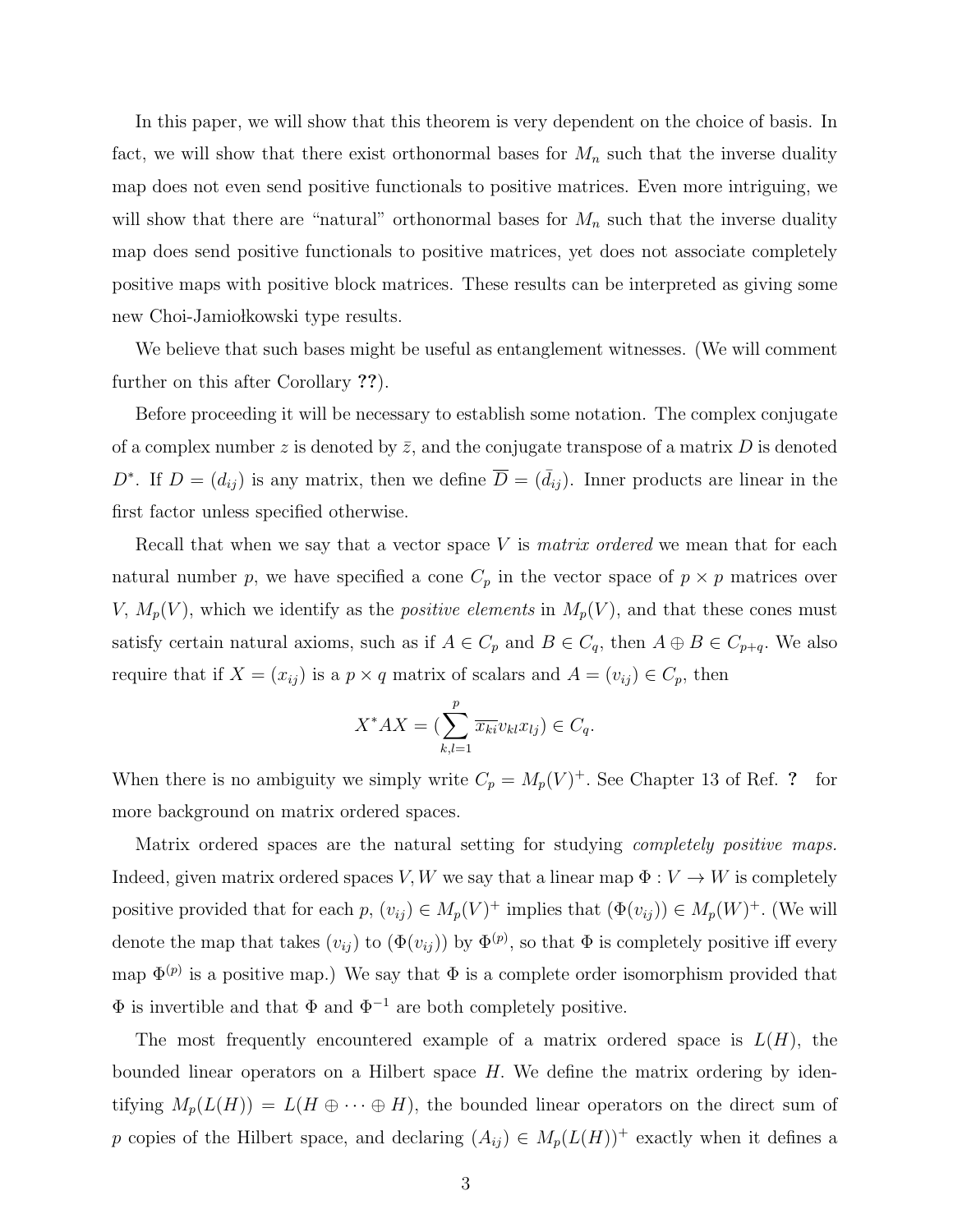positive operator on the Hilbert space  $H \oplus \cdots \oplus H$ . More broadly, matrix ordered spaces include *operator systems*: norm closed subspaces of  $L(H)$ , which are self-adjoint (i.e. are closed under the map  $A \mapsto A^*$  and unital (i.e., contain the identity). Indeed, operator systems can be characterized as matrix ordered spaces satisfying an additional axiom asserting the existence of an element that in an order-theoretic sense acts like the identity in  $L(H)$ , see Ref. ? .

When  $H = \mathbb{C}^n$ , the standard *n*-dimensional Hilbert space, we write  $e_1, \ldots, e_n$  for the standard basis of  $\mathbb{C}^n$ , and write  $\langle \cdot, \cdot \rangle$  for the inner product on  $\mathbb{C}^n$ . We identify  $L(\mathbb{C}^n)$  with  $M_n$ , the set of  $n \times n$  matrices with entries in  $\mathbb C$ . Note that identifying  $M_p(M_n)$ , the  $p \times p$ block matrices with entries from  $M_n$ , with  $M_{pn}$  yields the same cone of positive matrices as when we identify  $M_p(M_n)$  with the linear maps on the direct sum of p copies of  $\mathbb{C}^n$ ,  $L(\mathbb{C}^n \oplus \cdots \oplus \mathbb{C}^n).$ 

Finally, given a matrix ordered space  $V$  there is a natural way to define a matrix ordering on the dual space  $V^d$ . To do this we declare that a matrix of functionals  $(f_{ij}) \in M_p(V^d)$ belongs to  $M_p(V^d)^+$  if and only if the linear map  $\Phi: V \to M_p$  given by  $\Phi(v) = (f_{ij}(v))$  is completely positive.

In this paper we will be concerned with examining various natural bases  $\mathcal{B}$  for  $M_n$  and determining whether or not the duality map  $\mathcal{D}_{\mathcal{B}}$  is a complete order isomorphism. We will see that there exist bases for  $M_n$  such that  $\mathcal{D}_\mathcal{B}$  is positive but not completely positive.

Since our results rely on Theorem ??, we present a new proof here, that is somewhat simpler than the proof that appeared in Ref. ? .

*Proof of Theorem* ??. Rather than proving that  $\mathcal{D}_{\varepsilon}$  is a complete order isomorphism, we prove, equivalently, that  $\Gamma_{\mathcal{E}} = \mathcal{D}_{\mathcal{E}}^{-1}$  $\mathcal{E}^{-1}: M_n^d \to M_n$  is a complete order isomorphism. We have already seen that  $\Gamma_{\mathcal{E}}$  sends functionals to the transpose of their density matrices. Since a functional is positive if and only if its density matrix is positive, and the transpose map is an order isomorphism, we see that  $\Gamma_{\mathcal{E}}$  is an order isomorphism.

Now let  $(f_{k,l}) \in M_p(M_n^d)$  and consider the map  $\Phi: M_n \to M_p$  defined by  $\Phi(X) =$  $(f_{k,l}(X)) = \sum_{k,l=1}^p f_{k,l}(X) E_{k,l}$ . We must show that  $\Phi$  is completely positive if and only if  $\Gamma_{\cal E}^{(p)}$  $E^{(p)}(f_{k,l})) \in M_p(M_n)^+$ .

We have

$$
\Gamma_{\mathcal{E}}^{(p)}((f_{k,l})) = \left(\Gamma_{\mathcal{E}}(f_{k,l})\right)_{k,l=1}^p = \left(\sum_{i,j=1}^n f_{k,l}(E_{ij})E_{ij}\right)_{k,l=1}^p
$$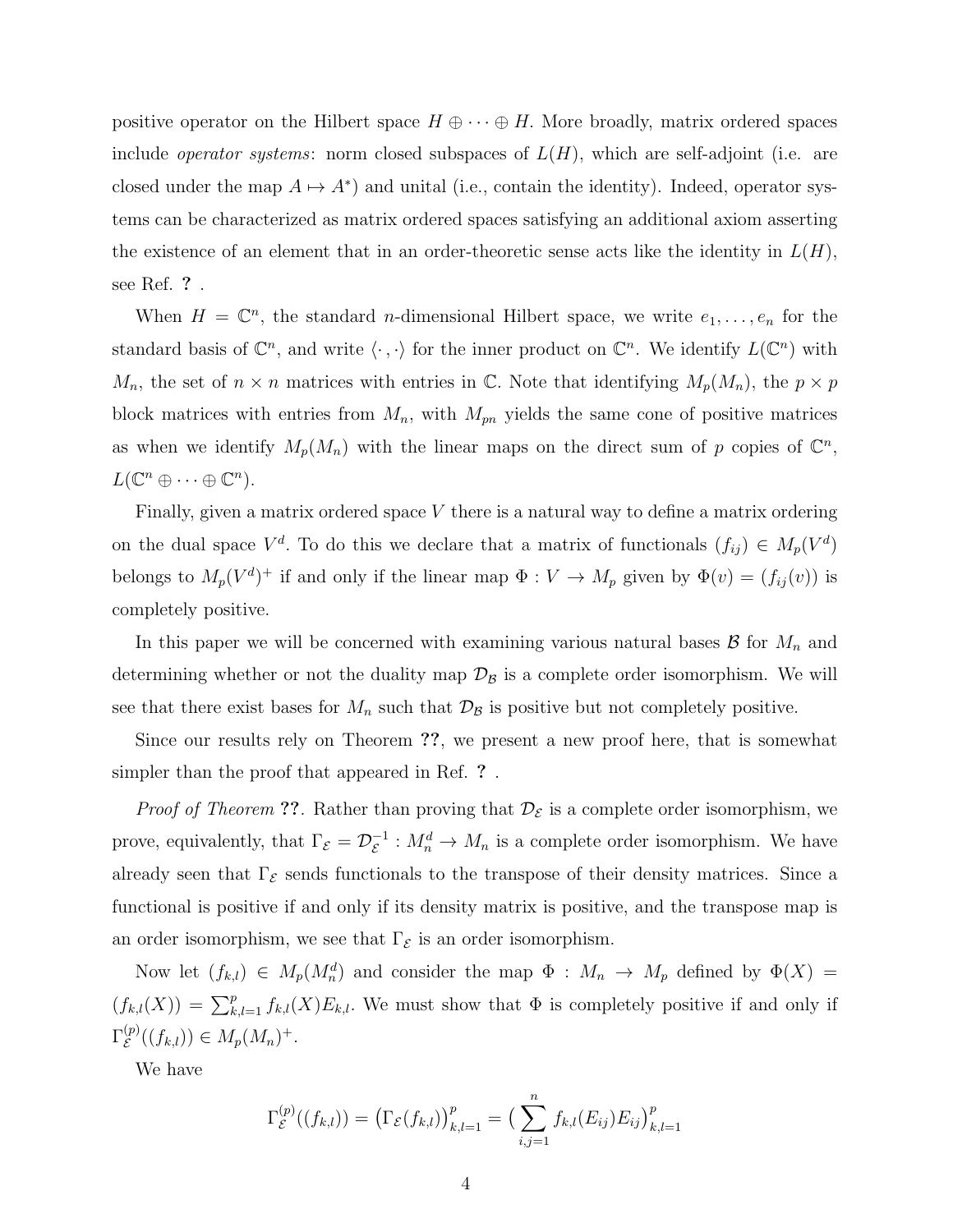$$
= \sum_{k,l=1}^{p} E_{k,l} \otimes \left[ \sum_{i,j=1}^{n} f_{k,l}(E_{ij}) E_{ij} \right]
$$
  

$$
= \sum_{i,j=1}^{n} \left[ \sum_{k,l=1}^{p} f_{k,l}(E_{ij}) E_{k,l} \right] \otimes E_{ij}
$$
  

$$
= \sum_{i,j=1}^{n} \Phi(E_{ij}) \otimes E_{ij}.
$$

Since the map that takes  $A \otimes B$  to  $B \otimes A$  extends to a \*-isomorphism of  $M_p \otimes M_n$  onto  $M_n \otimes M_p$ , the last expression is positive iff the matrix

$$
C_{\Phi} = \sum_{i,j=1}^{n} E_{ij} \otimes \Phi(E_{ij})
$$
\n(2)

is positive. But this last matrix is the Choi matrix and by Choi's theorem<sup>?</sup> the map  $\Phi$  is completely positive if and only if this block matrix is positive. Thus  $(f_{k,l}) \in M_p(M_n)^+$  if and only if  $(\Gamma_{\mathcal{E}}(f_{k,l})) \in M_p(M_n)^+$  and we have shown that  $\Gamma_{\mathcal{E}}$  is a complete order isomorphism. This completes the proof of Theorem ??.  $\Box$ 

A map  $\Psi: M_n \to M_n$  or  $\Psi: M_n^d \to M_n$  is called a *co-positive order isomorphism* provided that its composition  $t \circ \Psi$  with the transpose map t on  $M_n$  is a complete order isomorphism.

**Corollary 4.** The linear map from  $M_n^d$  to  $M_n$  that takes a functional to its density matrix is a co-positive order isomorphism.

Proof. As remarked in connection with equation (??), the map that takes a functional to its density matrix is  $t \circ \Gamma_{\mathcal{E}}$ .  $\Box$ 

Now that we have a complete order isomorphism  $\mathcal{D}_{\mathcal{E}}$  between  $M_n$  and  $M_n^d$ , in order to determine whether or not other maps between  $M_n$  and  $M_n^d$  are complete order isomorphisms, it will be convenient to work with a map  $\mathcal{D}_B : M_n \to M_n$  instead of  $\mathcal{D}_B : M_n \to M_n^d$ .

Definition 5. Let B be a basis of  $M_n$  and E the standard basis of matrix units. Then we define  $\widetilde{\mathcal{D}}_{\mathcal{B}} : M_n \to M_n$  by  $\widetilde{\mathcal{D}}_{\mathcal{B}} = \Gamma_{\mathcal{E}} \circ \mathcal{D}_{\mathcal{B}}$ .

Note that since  $\Gamma_{\mathcal{E}}$  is a complete order isomorphism,  $\mathcal{D}_{\mathcal{B}}$  will be a complete order isomorphism if and only if  $\widetilde{\mathcal{D}}_{\mathcal{B}}$  is a complete order isomorphism.

Recall that  $\mathcal{E} = \{E_{ij}\}\$ is an orthonormal basis for  $M_n$  with respect to the Hilbert-Schmidt inner product, which we denote by  $\langle A, B \rangle = \text{tr}(AB^*)$ , where  $\text{tr} : M_n \to \mathbb{C}$  denotes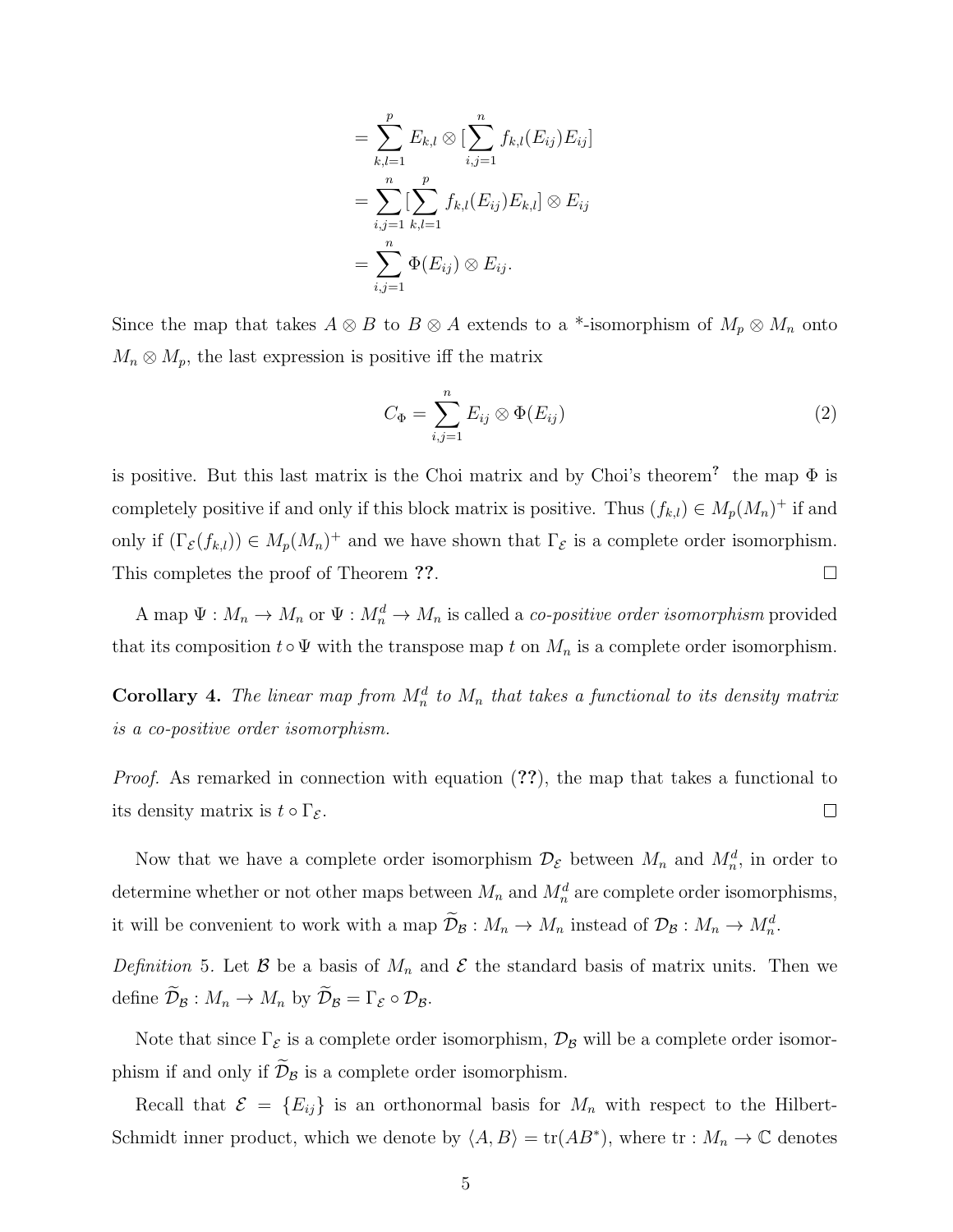the unnormalized trace,  $tr(A) = \sum_{i=1}^{n} a_{ii}$ . We fix an order for the basis  $\mathcal{E}$ , and represent elements in  $L(M_n)$  as  $n^2 \times n^2$  matrices. Given  $L \in L(M_n)$  we write [L] for the matrix for L with respect to the basis  $\mathcal{E}$ . For an  $n^2 \times n^2$  matrix M, we denote its transpose by  $M^T$ , to distinguish this transpose from the transpose t on  $M_n$ , and  $M^*$  denotes the conjugate transpose. If  $L \in L(M_n)$ , then  $L^*$  denotes the adjoint with respect to the Hilbert-Schmidt inner product, i.e,  $\langle L^*(A), B \rangle = \langle A, L(B) \rangle$  for all  $A, B \in M_n$ , and we have  $[L]^* = [L^*].$ 

Definition 6. Let B be a basis of  $M_n$  and E the standard basis of matrix units. A *change* of basis map is any linear map  $C_{\mathcal{B}}$  in  $L(M_n)$  taking the set  $\mathcal E$  to the set  $\mathcal B$ . By slight abuse of notation, we write  $C_{\mathcal{B}}^{T}$  for the unique linear map in  $L(M_n)$  whose matrix in the standard basis  $\mathcal{E}$  is the transpose of the matrix of  $C_{\mathcal{B}}$ , so that  $[C_{\mathcal{B}}^T] = [C_{\mathcal{B}}]^T$ . We define  $M_{\mathcal{B}} = C_{\mathcal{B}} C_{\mathcal{B}}^T \in L(M_n).$ 

Since a linear map is uniquely determined by its values on a basis, we see that a change of basis map is uniquely determined up to re-orderings of the basis elements. Thus, in the setting of  $M_n$  there will be  $(n^2)!$  change of basis maps. However, the map  $M_B$  is independent of the choice of change of basis map or matrix. Indeed, fix one change of basis map  $C_{\mathcal{B}}$ . Then every change of basis map has the form  $C_B \circ P$ , where  $P \in M_n$  is a linear map which permutes the basis  $\mathcal{E}$ . Since P sends the orthonormal basis  $\mathcal{E}$  to itself, its matrix in that basis is orthogonal. Thus  $M_{\mathcal{B}}$  is unchanged if we replace  $C_{\mathcal{B}}$  by  $C_{\mathcal{B}}P$ .

Fortunately, we will find that the results that we seek depend on  $M_{\mathcal{B}}$  and are independent of the choice of change of basis map  $C_{\mathcal{B}}$ . In particular, our conditions determining when the duality map  $\mathcal{D}_\beta$  is an order isomorphism or a complete order isomorphism will be expressed in terms of the map  $M_{\mathcal{B}}$ .

**Theorem 7.** If B is a basis of  $M_n$ , then the duality map is given by  $\mathcal{D}_B = \mathcal{D}_{\mathcal{E}} \circ M_B^{-1}$ .

*Proof.* Let  $\mathcal{B} = \{X_1, \ldots, X_{n^2}\}$ , and let  $\{\hat{X}_1, \ldots, \hat{X}_{n^2}\} \subset M_n^d$  be the dual basis. Using the fixed order for  $\mathcal{E}$ , we write  $\mathcal{E} = \{E_1, \ldots, E_{n^2}\}.$ 

Define  $Y_j = \mathcal{D}_{\mathcal{E}}^{-1}$  $\mathcal{F}_{\varepsilon}^{-1}(X_j) = \Gamma_{\varepsilon}(X_j) \in M_n$ . We are going to show

$$
C_{\mathcal{B}}^T Y_j = E_j \text{ for all } j. \tag{3}
$$

Recall that  $\overline{Y}_j \in M_n$  is the matrix whose entries are the complex conjugates of those of  $Y_j$ .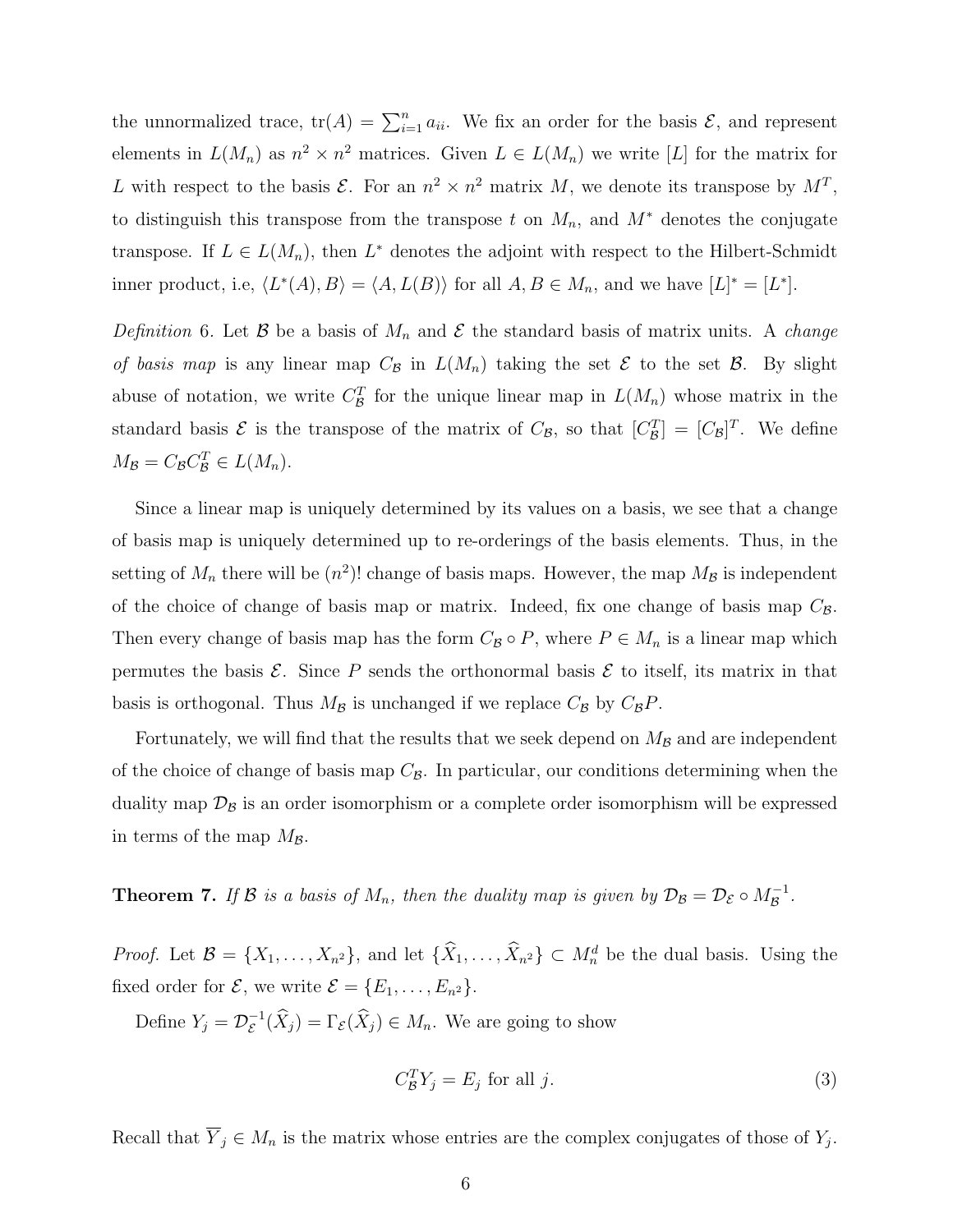For each  $i, j$ , using  $(??)$ 

$$
\langle E_i, C_{\mathcal{B}}^* \overline{Y}_j \rangle = \langle C_{\mathcal{B}} E_i, \overline{Y}_j \rangle = \langle X_i, \overline{Y}_j \rangle = \text{tr}(X_i \overline{Y}_j^*)
$$
  
= tr(X<sub>i</sub>Y<sub>j</sub><sup>t</sup>) = tr(X<sub>i</sub>(\Gamma\_{\mathcal{E}}(\widehat{X}\_j))^t)  
=  $\widehat{X}_j(X_i) = \delta_{ij}.$  (4)

It follows that  $C^*_{\mathcal{B}}\overline{Y}_j = E_j$ .

For  $Y \in M_n$  let  $[Y] \in \mathbb{C}^{n^2}$  denote the coordinate vector for Y with respect to the basis  $\mathcal{E}$ , viewed as a column matrix. Then

$$
e_j = [E_j] = [C^*_\mathcal{B}(\overline{Y}_j)] = [C^*_\mathcal{B}][\overline{Y}_j] = [C_\mathcal{B}]^* \overline{[Y_j]}.
$$

Conjugating both sides of  $[E_j] = [C_{\mathcal{B}}]^* \overline{[Y_j]}$  gives

$$
[E_j] = [C_{\mathcal{B}}]^T[Y_j] = [C_{\mathcal{B}}^T][Y_j] = [C_{\mathcal{B}}^T Y_j],
$$

proving (??).

Now

$$
C_{\mathcal{B}} C_{\mathcal{B}}^T \mathcal{D}_{\mathcal{E}}^{-1} \widehat{X}_j = C_{\mathcal{B}} C_{\mathcal{B}}^T Y_j = C_{\mathcal{B}} E_j = X_j = \mathcal{D}_{\mathcal{B}}^{-1} \widehat{X}_j,
$$

 $\Box$ 

so by linearity  $M_{\mathcal{B}} \mathcal{D}_{\mathcal{E}}^{-1} = \mathcal{D}_{\mathcal{B}}^{-1}$  $_{\mathcal{B}}^{-1}$ . Thus  $\mathcal{D}_{\mathcal{B}} = \mathcal{D}_{\mathcal{E}} M_{\mathcal{B}}^{-1}$ .

Notation. If  $C \in M_n$ , then  $\Phi_C : M_n \to M_n$  is the completely positive map defined by  $\Phi_C(X) = CXC^*.$ 

Recall that a map  $\Psi : M_n \to M_p$  is called *completely co-positive* if and only if  $t \circ \Psi$  is completely positive, and a map  $\Psi : M_n \to M_n$  is called a *co-positive order isomorphism* provided that its composition  $t \circ \Psi$  with the transpose map t on  $M_n$  is a complete order isomorphism. Here the order of composition with the transpose map doesn't matter as shown by the next result.

**Proposition 8.** Let  $\Phi : M_n \to M_p$  then  $t \circ \Phi$  is completely positive if and only if  $\Phi \circ t$  is completely positive.

*Proof.* By Choi's result<sup>?</sup>,  $t \circ \Phi$  is completely positive if and only if  $(\Phi(E_{ij})^t)$  is positive, while  $\Phi \circ t$  is completely positive if and only if  $(\Phi(E_{j,i}))$  is positive. But these  $np \times np$ matrices are transposes of each other.  $\Box$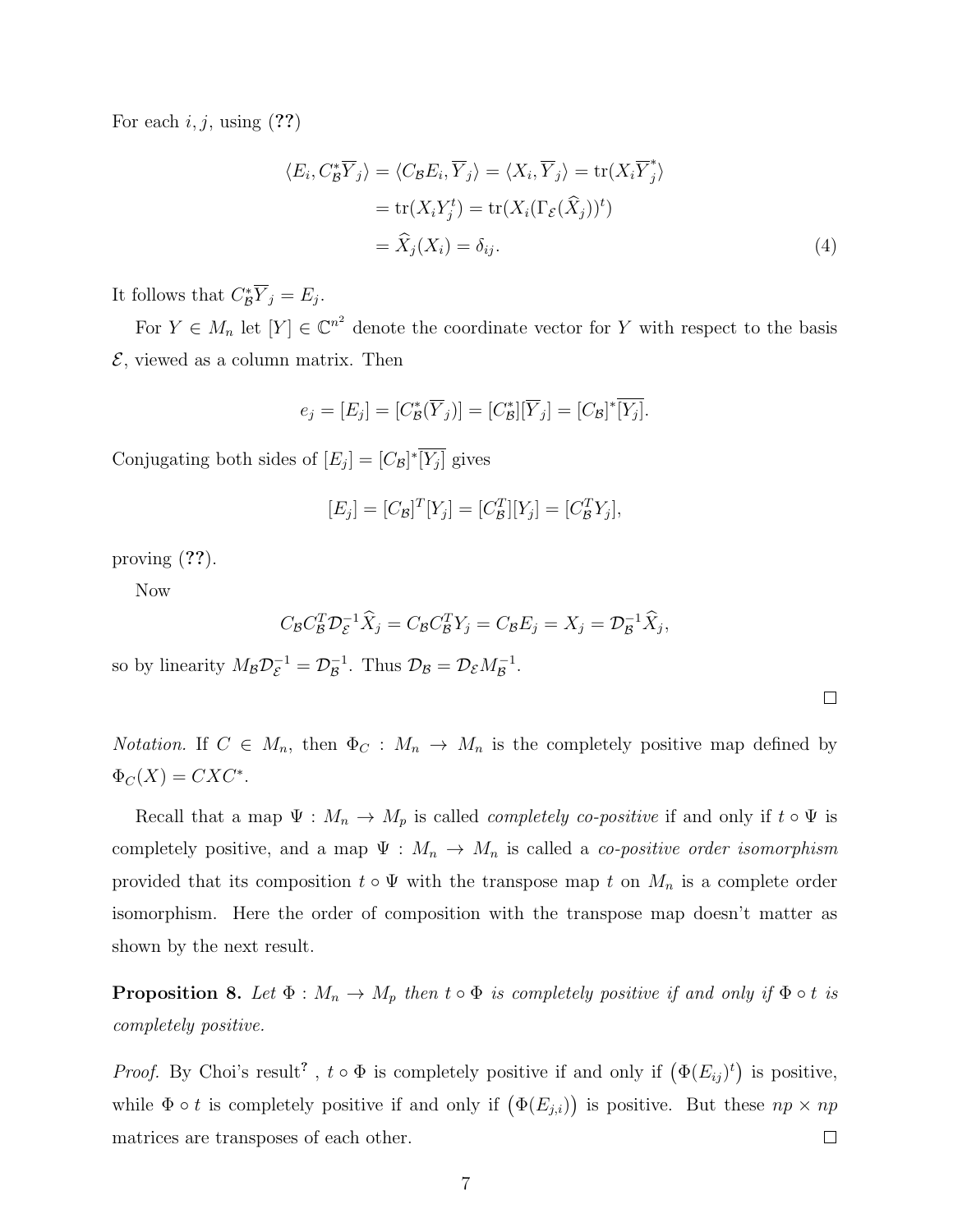We start with the following description of order automorphisms of  $M_n$  and their partition into completely positive and completely co-positive maps. It is a consequence of more general results of Kadison<sup>?</sup> relating isometries, Jordan isomorphisms, order isomorphisms, and \*isomorphisms of C\*-algebras, specialized to  $M_n$  viewed as a C\*-algebra.

**Lemma 9.** Let  $\Phi : M_n \to M_n$  be an order isomorphism. Then there exists an invertible  $C \in M_n$  such that either  $\Phi = \Phi_C$  or  $\Phi = t \circ \Phi_C$ . In the first case,  $\Phi$  is a complete order isomorphism, and in the second case  $\Phi$  is a co-positive order isomorphism. If  $n > 1$ , both cases cannot occur simultaneously.

*Proof.* First assume  $\Phi$  is unital, i.e., that  $\Phi(I) = I$ . For Hermitian matrices A, we have  $||A|| = \sup\{\lambda \in \mathbb{R} \mid -\lambda I \leq A \leq \lambda I\}$ , so a unital order isomorphism is an isometry on Hermitian elements of  $M_n$ . It follows that  $\Phi$  is an isometry on all of  $M_n$ , cf. proof of Theorem 5 in Ref. ? . Every unital isometry on  $M_n$  is a Jordan isomorphism, i.e., preserves the Jordan product  $A \circ B = (1/2)(AB + BA)$ , cf. Theorem 7 of Ref. ? . Every Jordan isomorphism on  $M_n$  is a \*-isomorphism or \*-anti-isomorphism, cf. Corollary 11 of Ref. ?. In the latter case, composing with the transpose map gives a \*-isomorphism. It is well known that every  $*$ -isomorphism of  $M_n$  is conjugation by a unitary, see, for example, Theorem 4.27 of Ref. ? . Thus there is a unitary U such that  $\Phi = \Phi_U$  or  $\Phi = t \circ \Phi_U$ .

Finally, let  $\Phi$  be an arbitrary order isomorphism. We will show  $\Phi(I)$  is invertible. Observe that  $0 \le A \in M_n$  is invertible iff A is an order unit, i.e., if for all  $B = B^* \in M_n$  there exists  $\lambda \in \mathbb{R}$  such that  $-\lambda A \leq B \leq \lambda A$ . An order isomorphism takes order units to order units, so  $\Phi(1)$  is invertible. Let  $D = \Phi(1)^{1/2}$ , and define  $\Psi = \Phi_{D^{-1}} \circ \Phi$ . Then  $\Psi$  is a unital order isomorphism, so by the first paragraph there exists a unitary U such that  $\Psi = \Phi_U$ or  $\Psi = t \circ \Phi_U$ . Then  $\Phi = \Phi_D \circ \Psi = \Phi_D \circ \Phi_U = \Phi_{DU}$ , or else  $\Phi = \Phi_D \circ t \circ \Phi_U = t \circ \Phi_C$ where  $C = D<sup>t</sup>U$ . Note that if both cases occur then  $\Psi$  is both a \*-isomorphism and a \*-antiisomorphism, which is possible only if  $M_n$  is abelian, and that holds only when  $n = 1$ .  $\Box$ 

Note that Lemma ?? implies that a composition of two complete order isomorphisms, or two co-positive order isomorphisms, is a complete order isomorphism, and a composition of a complete order isomorphism and a co-positive order isomorphism (in either order) is a co-positive order isomorphism.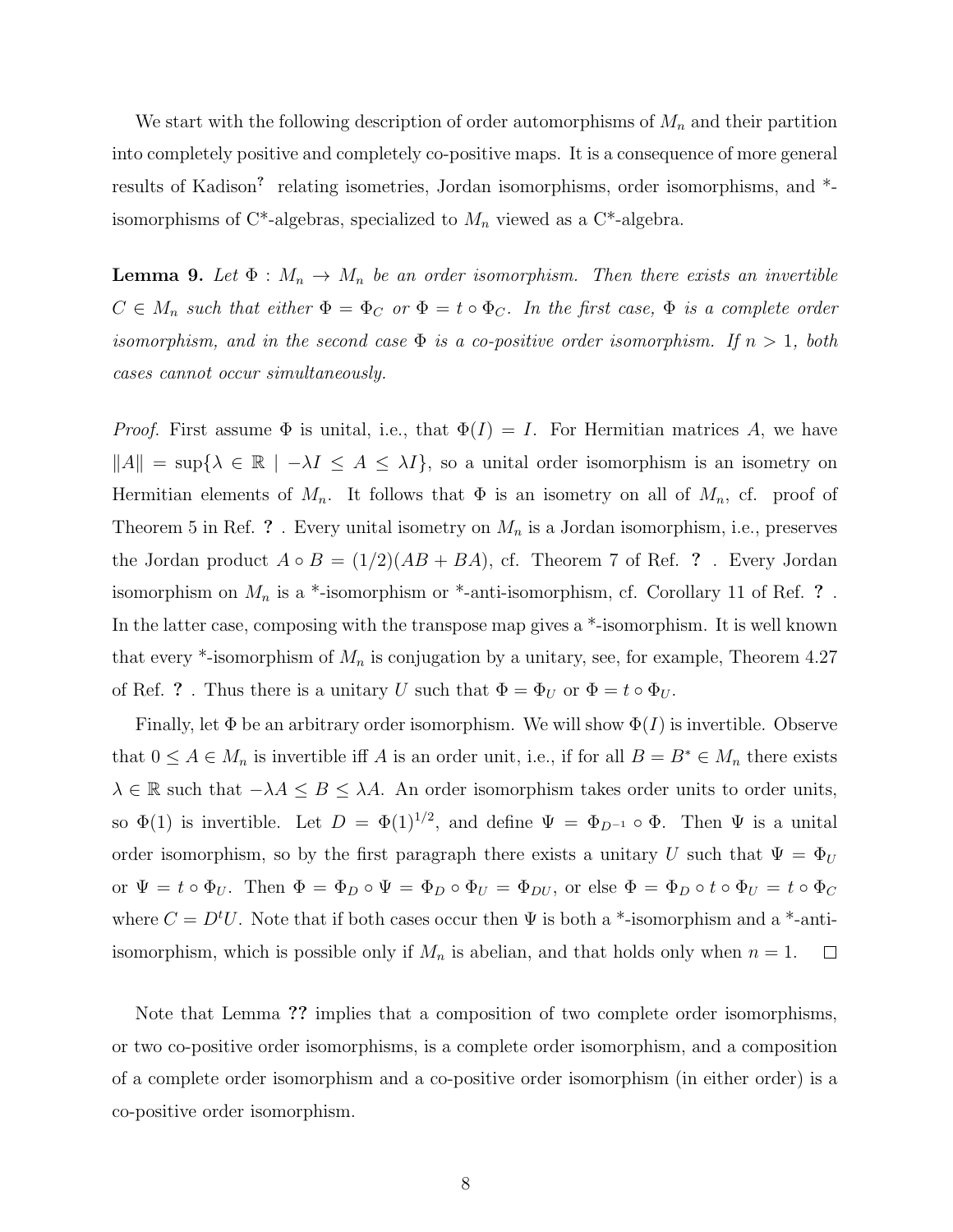**Theorem 10.** Let  $\beta$  be a basis of  $M_n$ . Then  $\mathcal{D}_{\beta}$  is an order isomorphism iff there exists  $C \in M_n$  such that either (1)  $M_{\mathcal{B}} = \Phi_C$  or (2)  $M_{\mathcal{B}} = t \circ \Phi_C$ . In the first case,  $\mathcal{D}_{\mathcal{B}}$  is a complete order isomorphism, and in the second case it is a co-positive order isomorphism.

*Proof.* By Theorem ??, we have  $\mathcal{D}_{\mathcal{B}} = \mathcal{D}_{\mathcal{E}} \circ M_{\mathcal{B}}^{-1}$ . Since  $\mathcal{D}_{E}$  is a complete order isomorphism (Theorem ??), then  $\mathcal{D}_\beta$  is a complete order isomorphism (respectively, co-positive order isomorphism) if and only if  $M_B$  is a complete order isomorphism (respectively, co-positive order isomorphism). Now the theorem follows from Lemma ??.  $\Box$ 

**Corollary 11.** Let  $\mathcal{B} = \{B_j : 1 \le j \le n^2\}$  be a basis for  $M_n$ .

- 1.  $M_{\mathcal{B}} = \Phi_C$  for some  $C \in M_n$  if and only if  $\Gamma_{\mathcal{B}} : M_n^d \to M_n$  is a complete order isomorphism,
- 2.  $M_{\mathcal{B}} = t \circ \Phi_C$  for some  $C \in M_n$  if and only if  $t \circ \Gamma_{\mathcal{B}} : M_n^d \to M_n$  is a complete order isomorphism.

*Proof.* We prove the second statement. By Theorem ??,  $M_{\mathcal{B}} = t \circ \Phi_C$  iff  $\mathcal{D}_{\mathcal{B}}$  is a co-positive order isomorphism. This is equivalent to  $\Gamma_{\mathcal{B}} = \mathcal{D}_{\mathcal{B}}^{-1}$  being a co-positive order isomorphism, and hence to  $t \circ \Gamma_B$  being a complete order isomorphism.

Both Choi and Jamio kowski have defined useful correspondences that associate a matrix in  $M_n \otimes M_p$  with each linear map  $\Phi : M_n \to M_p$ . Choi's correspondence is  $\Phi \mapsto C_{\Phi}$ , where

$$
C_{\Phi} = \sum_{ij} E_{ij} \otimes \Phi(E_{ij}). \tag{5}
$$

 $\Box$ 

As remarked in the proof of Theorem ??, positivity of the Choi matrix (??) is equivalent to positivity of  $\sum_{ij} \Phi(E_{ij}) \otimes E_{ij}$ , and it is this latter form that we generalize below. We now describe a related correspondence defined by Jamiołkowski<sup>?</sup>. If  $\Phi: M_n \to M_p$ , then  $\mathcal{J}(\Phi)$ is defined by the condition  $\langle \mathcal{J}(\Phi), A^* \otimes B \rangle = \langle \Phi(A), B \rangle$  for all  $A \in M_n$ ,  $B \in M_p$ . This is equivalent to

$$
\mathcal{J}(\Phi) = \sum_{ij} E_{ij}^* \otimes \Phi(E_{ij}). \tag{6}
$$

Regarding our current investigation, the Choi matrix  $C_{\Phi}$  has the property that  $C_{\Phi} \geq 0$  iff  $\Phi$  is completely positive?. The Jamiołkowski correspondence has the property that in (??),  $\mathcal{J}(\Phi)$  is unchanged if the basis  $\{E_{ij}\}\$ is replaced by any orthonormal basis of  $M_n$ . Our correspondence will be closer to Choi's.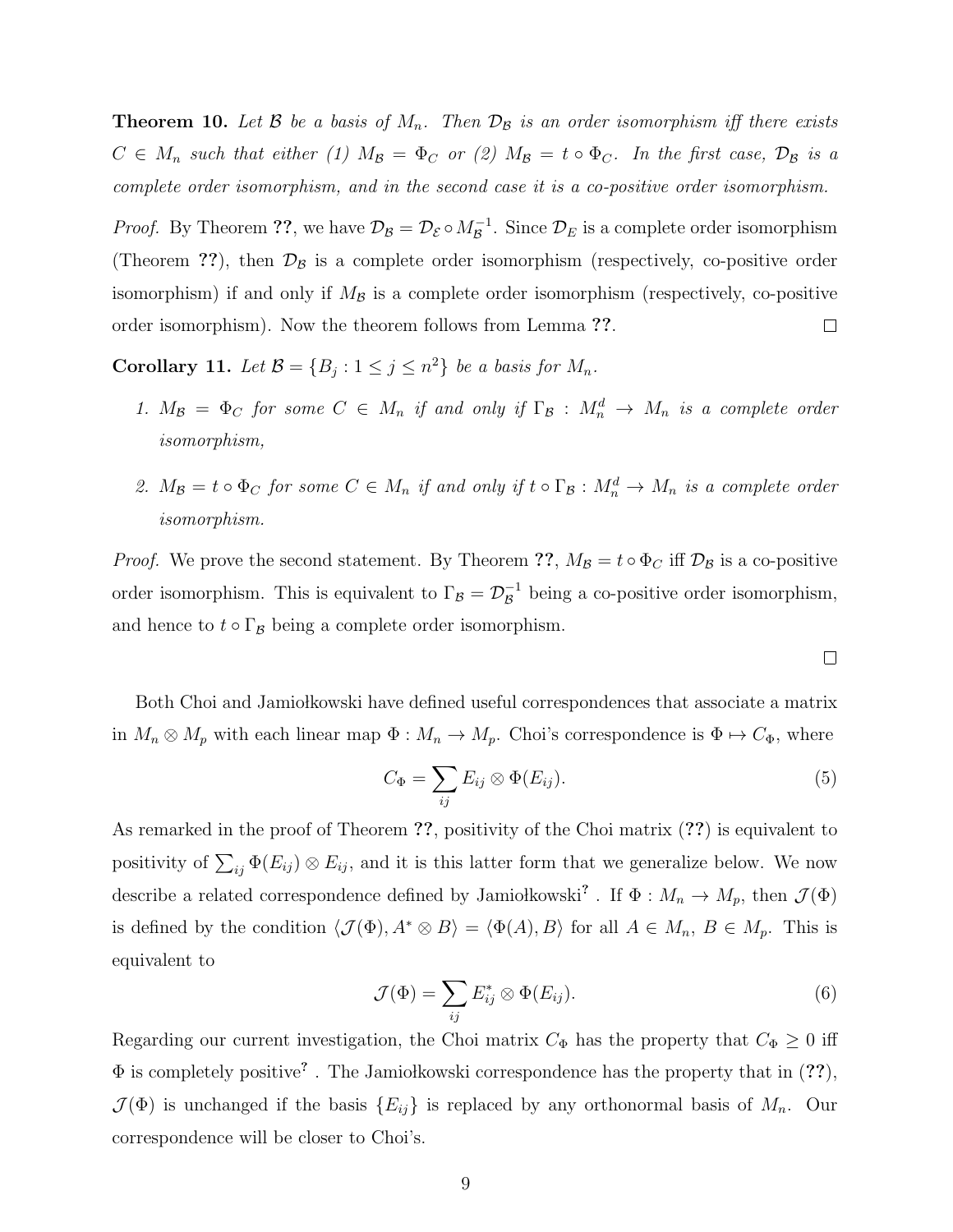**Corollary 12.** Let  $\mathcal{B} = \{B_j : 1 \le j \le n^2\}$  be a basis for  $M_n$ , and let  $\Psi : M_n \to M_p$  be a linear map.

- 1. If  $M_{\mathcal{B}} = \Phi_C$  for some  $C \in M_n$ , then  $\Psi$  is completely positive if and only if  $\sum_{j=1}^{n^2} \Psi(B_j) \otimes$  $B_j \in (M_p \otimes M_n)^+$ .
- 2. If  $M_{\mathcal{B}} = t \circ \Phi_C$  for some  $C \in M_n$ , then  $\Psi$  is completely positive if and only if  $\sum_{j=1}^{n^2} \Psi(B_j) \otimes B_j^t \in (M_p \otimes M_n)^+$ .
- 3. If  $M_{\mathcal{B}} = t \circ \Phi_C$  for some  $C \in M_n$ , then  $\Psi$  is completely co-positive if and only if  $\sum_{j=1}^{n^2} \Psi(B_j) \otimes B_j \in (M_p \otimes M_n)^+$ .

*Proof.* To prove the first statement, for  $1 \leq k, l \leq p$  define  $f_{k,l} \in M_n^d$  by  $\Psi(X) = (f_{k,l}(X))$ . Then by the definition of the order on  $M_p(M_n^d)$  discussed earlier,  $\Psi$  is completely positive if and only if  $(f_{k,l}) \in M_p(M_n^d)^+$  which holds if and only if  $(\Gamma_\mathcal{B}(f_{k,l})) \in M_p(M_n)^+$ , cf. Theorem ??. But as in the proof of Theorem ??, we have that

$$
(\Gamma_{\mathcal{B}}(f_{k,l})) = \sum_{j=1}^{n^2} \Psi(B_j) \otimes B_j.
$$

To prove the second statement, note that  $\Psi$  is completely positive if and only if (t  $\circ$  $\Gamma_{\mathcal{B}}(f_{k,l})\in M_p(M_n)^+$  and this matrix is seen to be equal to

$$
\sum_{j=1}^{n^2} \Psi(B_j) \otimes B_j^t.
$$

For the third statement, replace  $\Psi$  by  $t \circ \Psi$  in the second statement. This shows  $\Psi$  is completely co-positive iff  $\sum_{j=1}^{n^2} \Psi(B_j)^t \otimes B_j^t \in (M_p \otimes M_n)^+$ , and now applying the transpose  $\Box$ map gives (3).

We now point out that bases with the properties indicated in the Corollary are related to entanglement witnesses. Indeed suppose  $\mathcal{B} = \{B_1, \ldots, B_{n^2}\}\$ is a basis of  $M_n$  for which Corollary ?? (1) holds. Taking  $\Phi = I$  we have  $\sum_i B_i \otimes B_i \ge 0$ . Let  $\Phi : M_n \to M_n$  be a map that is positive but not completely positive. Define

$$
B_0 = \sum_i B_i \otimes B_i \text{ and } B_{\Phi} = \sum_i \Phi(B_i) \otimes B_i.
$$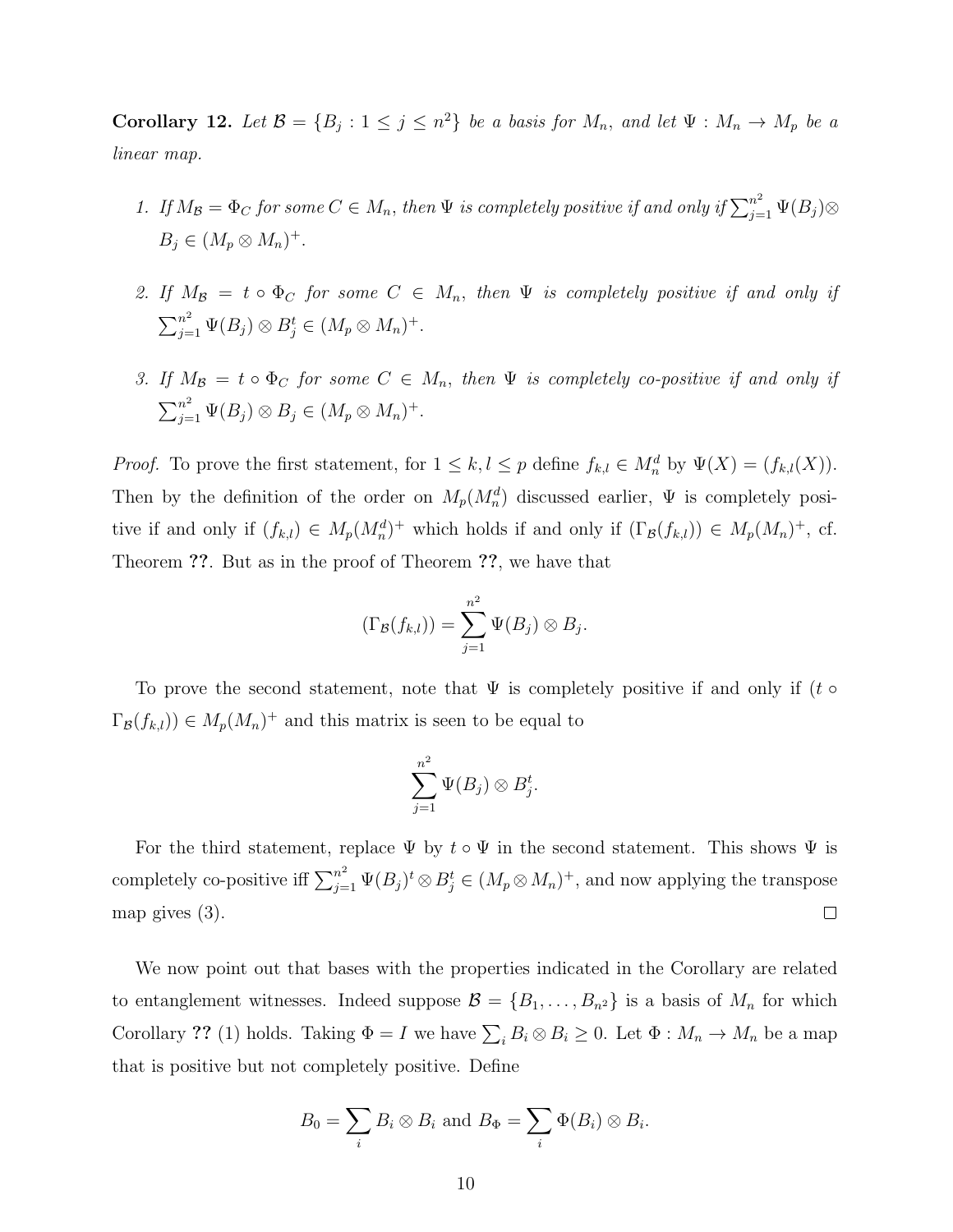Then for any positive  $X, Y$ , since  $\Phi \geq 0$ , we have

$$
\langle B_{\Phi}, X \otimes Y \rangle = \langle \sum_{i} \Phi(B_{i}) \otimes B_{i}, X \otimes Y \rangle
$$
  
=  $\langle (\Phi \otimes I)B_{0}, X \otimes Y \rangle$   
=  $\langle B_{0}, \Phi^{*}(X) \otimes Y \rangle \ge 0,$  (7)

and hence  $B_{\Phi}$  is  $\geq 0$  on all separable states. Since  $\Phi$  is not completely positive, then  $B_{\Phi} \not\geq 0$ , so there is a state A such that  $\langle B_\Phi, A \rangle \not\geq 0$ . Such a state is then entangled, so  $B_\Phi$  is an entanglement witness.

### EXAMPLES

*Notation.* If  $x, y \in \mathbb{C}^n$ , then  $R_{x,y} \in M_n$  is the rank one operator defined by  $R_{x,y}z = \langle z, y \rangle x$ . Observe that  $E_{ij} = R_{e_i, e_j}$ .

**Proposition 13.** Let  $(\lambda_{ij}) \in M_n$ , with all  $\lambda_{ij}$  nonzero, and let  $\mathcal{B}$  be the basis  $\{\lambda_{ij}E_{ij}\}.$ Then  $\mathcal{D}_\mathcal{B}$  is an order isomorphism if and only if the matrix  $(\lambda_{ij}^2)$  is positive semi-definite with rank one. In that case, there are scalars  $\alpha_1, \ldots, \alpha_n$  such that  $\lambda_{ij}^2 = \alpha_i \overline{\alpha}_j$ , and if  $C = \text{diag}(\alpha_1, \ldots, \alpha_n)$ , then  $\widetilde{\mathcal{D}}_{\mathcal{B}} = \Phi_C$ , and hence  $\mathcal{D}_{\mathcal{B}}$  is a complete order isomorphism.

*Proof.* Note that for  $\beta$  as described in the proposition, the matrix for  $C_{\beta}$  is diagonal for the standard basis  $\mathcal{E}$  of  $M_n$ , so  $C_{\mathcal{B}}^T = C_{\mathcal{B}}$ . Thus  $M_{\mathcal{B}}(E_{ij}) = (C_{\mathcal{B}}C_{\mathcal{B}}^T)(E_{ij}) = \lambda_{ij}^2 E_{ij}$ .

Suppose that the map  $\widetilde{\mathcal{D}}_{\mathcal{B}} : M_n \to M_n$  is an order isomorphism. We first consider the case where  $\widetilde{\mathcal{D}}_{\mathcal{B}}^{-1} = M_{\mathcal{B}} = \Phi_C$ . Then  $\Phi_C(E_{ij}) = \lambda_{ij}^2 E_{ij}$ , so

$$
\lambda_{ij}^2 E_{ij} = C E_{ij} C^* = C R_{e_i, e_j} C^* = R_{Ce_i, Ce_j}.
$$

The ranges of the two sides must coincide, so for each i there is a scalar  $\alpha_i$  such that  $Ce_i = \alpha_i e_i$ . Substituting into the displayed equation gives  $\lambda_{ij}^2 E_{ij} = \alpha_i \overline{\alpha_j} E_{ij}$ , so  $\lambda_{ij}^2 = \alpha_i \overline{\alpha_j}$ . Thus the matrix  $(\lambda_{ij}^2)$  has rank one and is positive. Conversely, if  $(\lambda_{ij}^2)$  is positive with rank one, then there are nonzero scalars  $\alpha_1, \ldots, \alpha_n$  such that  $\alpha_i \overline{\alpha_j} = \lambda_{ij}^2$ . If  $C = \text{diag}(\alpha_1, \ldots, \alpha_n)$ , then one readily verifies that  $M_{\mathcal{B}} = \Phi_C$ . Then  $\widetilde{\mathcal{D}}_{\mathcal{B}}^{-1}$  is a complete order isomorphism, and hence so is  $\mathcal{D}_{\mathcal{B}}$ .

Now we examine the possibility that  $C_{\mathcal{B}} C_{\mathcal{B}}^T = t \circ \Phi_C$ . Then

$$
\lambda_{ij}^2 E_{ij} = (CE_{ij} C^*)^t = C^{*t} E_{ji} C^t.
$$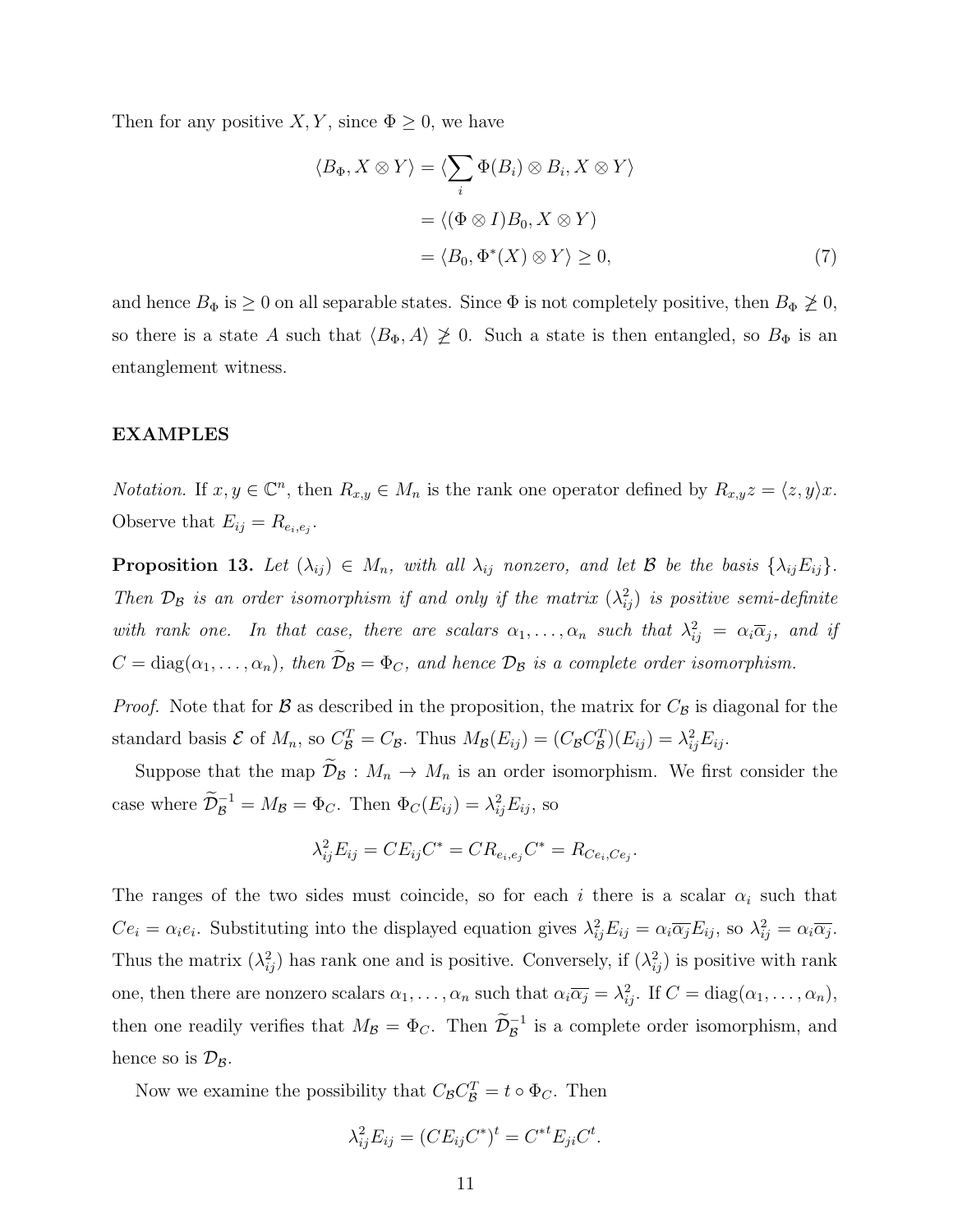Let  $D = C^{*t}$ , so that  $\lambda_{ij}^2 E_{ij} = DE_{ji}D^*$ . Then for all  $i, j$ 

$$
\lambda_{ij}^2 R_{e_i, e_j} = R_{De_j, De_i}.
$$

 $\Box$ 

This implies that  $De_j$  is a multiple of  $e_i$  for all  $i, j$ , which is impossible.

*Example* 14. If  $C \in M_n$  is invertible, then  $\Phi_C^T = \Phi_{C^t}$ , so  $\Phi_C \Phi_C^T = \Phi_{CC^t}$ . Hence for the basis  $\mathcal{B} = {\Phi_C(E_{ij})}$ , we have  $M_{\mathcal{B}} = {\Phi_{CC^t}}$ , so by Theorem ??,  $\mathcal{B}$  has the property that the map from this basis to its dual basis is a complete order isomorphism. In particular, if  ${F_{ij}}$  is any system of matrix units for  $M_n$ , there is a unitary V such that  $\Phi_V$  satisfies  $\Phi_V(E_{ij}) = F_{ij}$ for all  $i, j$ , and so the map from  ${F_{ij}}$  to its dual basis is a complete order isomorphism.

On the other hand, if  $U: M_n \to M_n$  is unitary with respect to the Hilbert Schmidt inner product and takes  $\mathcal E$  to a basis  $\mathcal B$ , it need not be the case that the duality map  $\mathcal D_{\mathcal B}$  is a complete order isomorphism, as can be seen from Proposition ?? with  $\lambda_{11} = i$  and  $\lambda_{ij} = 1$ for  $(i, j) \neq (1, 1)$ . Hence, not every orthonormal basis of  $M_n$  has the property that the duality map is an order isomorphism.

For our next application we study the Pauli spin matrices.

**Theorem 15.** Let  $\mathcal{B} = {\sigma_0, \sigma_1, \sigma_2, \sigma_3}$  be the Pauli spin matrices, i.e.,

$$
\sigma_0 = \begin{pmatrix} 1 & 0 \\ 0 & 1 \end{pmatrix}, \quad \sigma_1 = \begin{pmatrix} 0 & 1 \\ 1 & 0 \end{pmatrix}, \quad \sigma_2 = \begin{pmatrix} 0 & -i \\ i & 0 \end{pmatrix}, \quad \sigma_3 = \begin{pmatrix} 1 & 0 \\ 0 & -1 \end{pmatrix}.
$$

Then the duality map  $\mathcal{D}_\mathcal{B}$  is a co-positive order isomorphism. Furthermore, let  $\Psi : M_{2^n} \to$  $M_p$  be a linear map. Then  $\Psi$  is completely positive if and only if

$$
\sum_{i_1,...,i_n=0}^3\Psi(\sigma_{i_1}\otimes\cdots\otimes\sigma_{i_n})\otimes\sigma_{i_1}^t\otimes\cdots\otimes\sigma_{i_n}^t
$$

is a positive  $2^n p \times 2^n p$  matrix.

Similarly,  $\Psi$  is completely co-positive if and only if

$$
\sum_{i_1,...,i_n=0}^3\Psi(\sigma_{i_1}\otimes\cdots\otimes\sigma_{i_n})\otimes\sigma_{i_1}\otimes\cdots\otimes\sigma_{i_n}
$$

is a positive  $2^n p \times 2^n p$  matrix.

*Proof.* Let  $C_{\mathcal{B}}$  be the linear map such that

$$
C_{\mathcal{B}}(E_{11}) = \sigma_0
$$
,  $C_{\mathcal{B}}(E_{12}) = \sigma_1$ ,  $C_{\mathcal{B}}(E_{21}) = \sigma_2$ ,  $C_{\mathcal{B}}(E_{22}) = \sigma_3$ .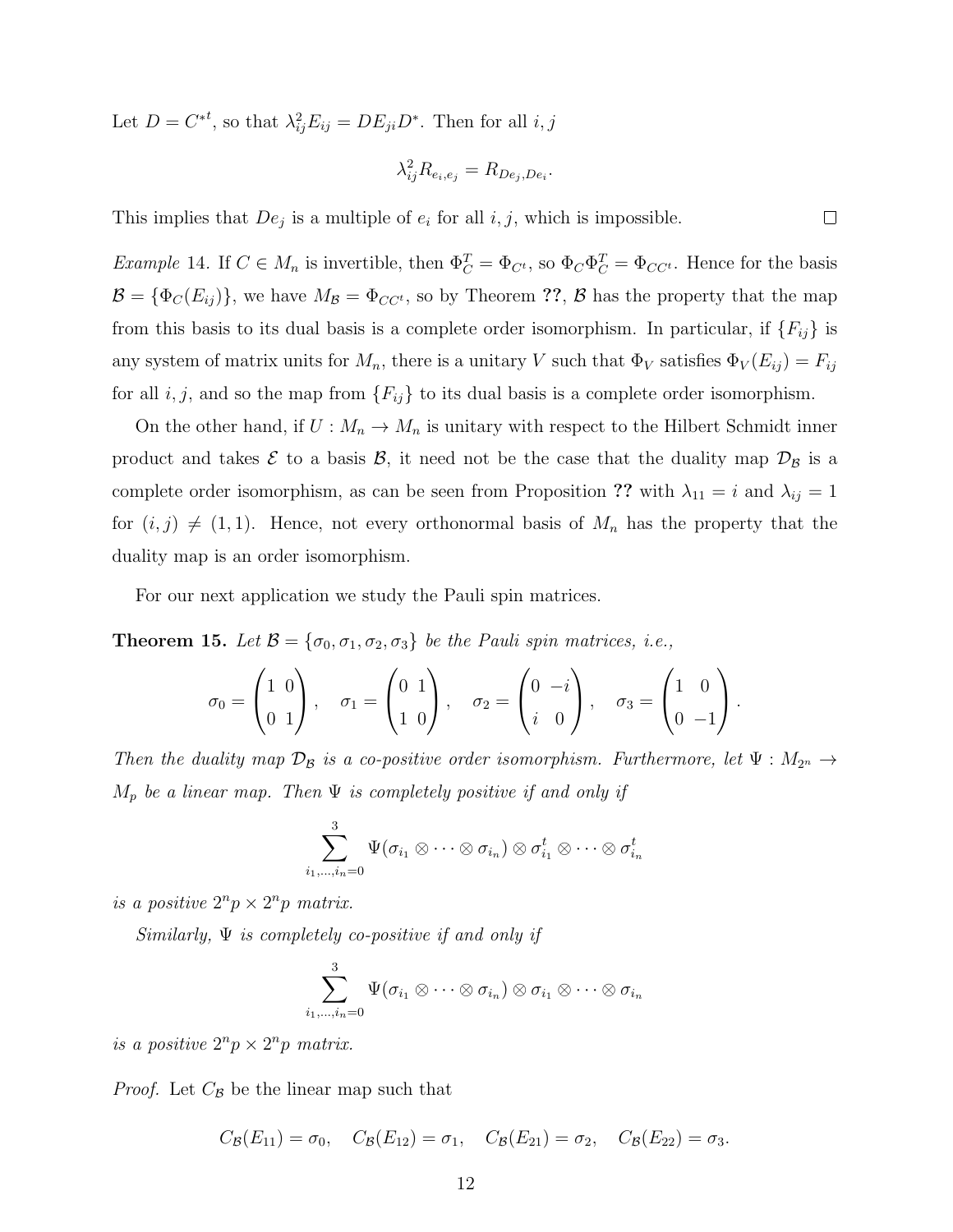Then the matrix for  $M_{\mathcal{B}} = C_{\mathcal{B}} C_{\mathcal{B}}^T$  in the standard basis of  $M_2$  is

$$
[C_{\mathcal{B}}][C_{\mathcal{B}}^T] = \begin{pmatrix} 2 & 0 & 0 & 0 \\ 0 & 0 & 2 & 0 \\ 0 & 2 & 0 & 0 \\ 0 & 0 & 0 & 2 \end{pmatrix}
$$

which is twice the matrix of the transpose map  $t : M_2 \to M_2$ . Thus  $\mathcal{D}_{\mathcal{B}}$  in this case is a co-positive order isomorphism.

Applying Corollary ??, we see that a map  $\Psi : M_2 \to M_p$  is completely positive if and only if

$$
\sum_{j=0}^3 \Psi(\sigma_j) \otimes \sigma_j^t \in (M_p \otimes M_2)^+.
$$

Using the explicit form of the Pauli matrices, we obtain that  $\Psi$  is completely positive if and only if

$$
\begin{bmatrix}\n\Psi(\sigma_0) + \Psi(\sigma_3), & \Psi(\sigma_1) + i\Psi(\sigma_2) \\
\Psi(\sigma_1) - i\Psi(\sigma_2), & \Psi(\sigma_0) - \psi(\sigma_3)\n\end{bmatrix}
$$

is positive in  $M_2(M_p)$ , which is identical to Choi's theorem.

On  $M_{2^n}$  the tensored spin matrices  $\mathcal{B}^{\otimes n} = \{\sigma_{i_1} \otimes \cdots \otimes \sigma_{i_n} \mid 0 \leq i_j \leq 3\}$  form an orthonormal basis which we will call the spin basis. The standard basis of matrix units of  $M_{2^n}$  consists of the tensor products of the matrix units of  $M_2$ . The map  $C_{\mathcal{B}^{\otimes n}} : M_{2^n} \to M_{2^n}^d$ taking the standard basis of matrix units to this spin basis is then the tensor product of the maps on each factor  $M_2$ , so  $(C_{\mathcal{B}^{\otimes n}})(C_{\mathcal{B}^{\otimes n}})^T$  will be the transpose map on  $M_{2^n}$ . Thus the map from the spin basis on  $M_{2^n}$  to its dual basis will also be a co-positive order isomorphism.

Again applying Corollary ?? yields that a map,  $\Psi : M_{2^n} \to M_p$  is completely positive if and only if

$$
\sum_{i_1,...,i_n=0}^3\Psi(\sigma_{i_1}\otimes\cdots\otimes\sigma_{i_n})\otimes\sigma_{i_1}^t\otimes\cdots\otimes\sigma_{i_n}^t
$$

is a positive  $2^n p \times 2^n p$  matrix.

Similarly,  $\Psi$  is completely co-positive if and only if

$$
\sum_{i_1,...,i_n=0}^3\Psi(\sigma_{i_1}\otimes\cdots\otimes\sigma_{i_n})\otimes\sigma_{i_1}\otimes\cdots\otimes\sigma_{i_n}
$$

is a positive  $2^n p \times 2^n p$  matrix.

 $\Box$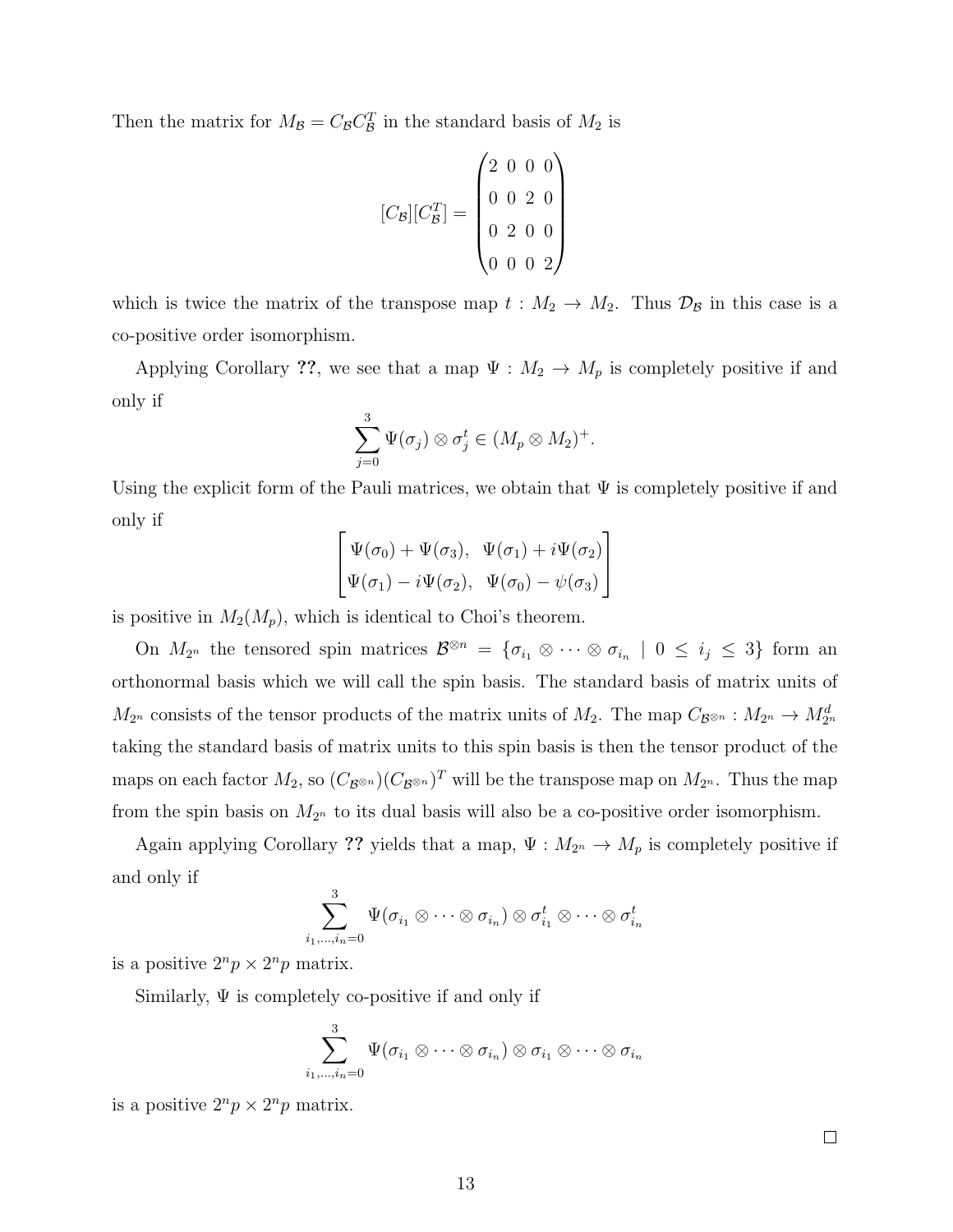For our final application we study the map from the Weyl basis to its dual basis. We will compute the duality map for the Weyl basis, with the conclusion that this map is a complete order isomorphism for  $n = 2$ , but is not an order isomorphism for  $n > 2$ . Below  $n > 1$  is a positive integer, and all indices are viewed as members of  $\mathbb{Z}_n$ .

Definition 16. Let  $e_0, \ldots, e_{n-1}$  be the standard basis of  $\mathbb{C}^n$ , and  $\mathcal{B} = \{E_{ab} \mid a, b \in \mathbb{Z}_n\}$  the corresponding matrix units. Let  $U, V \in M_n$  be defined by  $Ve_j = z^j e_j$  and  $Ue_j = e_{j+1}$  where  $z = \exp(2\pi i/n)$  Then  $\{\frac{1}{\sqrt{n}}\}$  $\frac{1}{n}U^aV^b \mid a, b \in \mathbb{Z}_n$  is an orthonormal basis for  $M_n$  which we call the Weyl basis W.

The unitary matrices  $\{U^a V^b \mid a, b \in \mathbb{Z}_n\}$  are usually called the *discrete Weyl matrices* or the generalized Pauli matrices.

**Lemma 17.** Define  $C_{\mathcal{W}} \in L(M_n)$  by  $C_{\mathcal{W}}(E_{ab}) = \frac{1}{\sqrt{n}}$  $\frac{1}{n}U^aV^b$ . With respect to the standard basis of matrix units, we have the following matrix entries for  $C_W$  and  $C_W C_W^T$ .

$$
[C_{\mathcal{W}}]_{ab,cd} = z^{db} \delta_{b+c,a} \text{ and } [C_{\mathcal{W}} C_{\mathcal{W}}^{T}]_{ab,cd} = \delta_{b,-d} \delta_{a,c-2d}.
$$

*Proof.* We have  $U^a V^b e_j = z^{bj} E_{j+a,j} e_j$  so

$$
U^a V^b = \sum_j z^{bj} E_{j+a,j}.
$$

Thus

$$
[C_{\mathcal{W}}]_{ab,cd} = \langle C_{\mathcal{W}}(E_{cd}), E_{ab} \rangle
$$
  
=  $\frac{1}{\sqrt{n}} \langle U^c V^d, E_{ab} \rangle$   
=  $\frac{1}{\sqrt{n}} \langle \sum_j z^{dj} E_{j+c,j}, E_{ab} \rangle$   
=  $\frac{1}{\sqrt{n}} \sum_j z^{dj} \delta_{j+c,a} \delta_{j,b}$   
=  $\frac{1}{\sqrt{n}} z^{db} \delta_{b+c,a}$  (8)

Now

$$
[C_{\mathcal{W}}C_{\mathcal{W}}^T]_{ab,cd} = \sum_{jk} [C_{\mathcal{W}}]_{ab,jk} [C_{\mathcal{W}}^T]_{jk,cd} = \sum_{jk} [C_{\mathcal{W}}]_{ab,jk} [C_{\mathcal{W}}]_{cd,jk}.
$$

In the first factor  $[C_{\mathcal{W}}]_{ab,jk}$  of the last sum we use the expression (??) for  $[C_{\mathcal{W}}]_{ab,cd}$  with the substitutions  $c \to j$  and  $d \to k$ . In the second factor  $[C_{\mathcal{W}}]_{cd,jk}$  we use (??) with the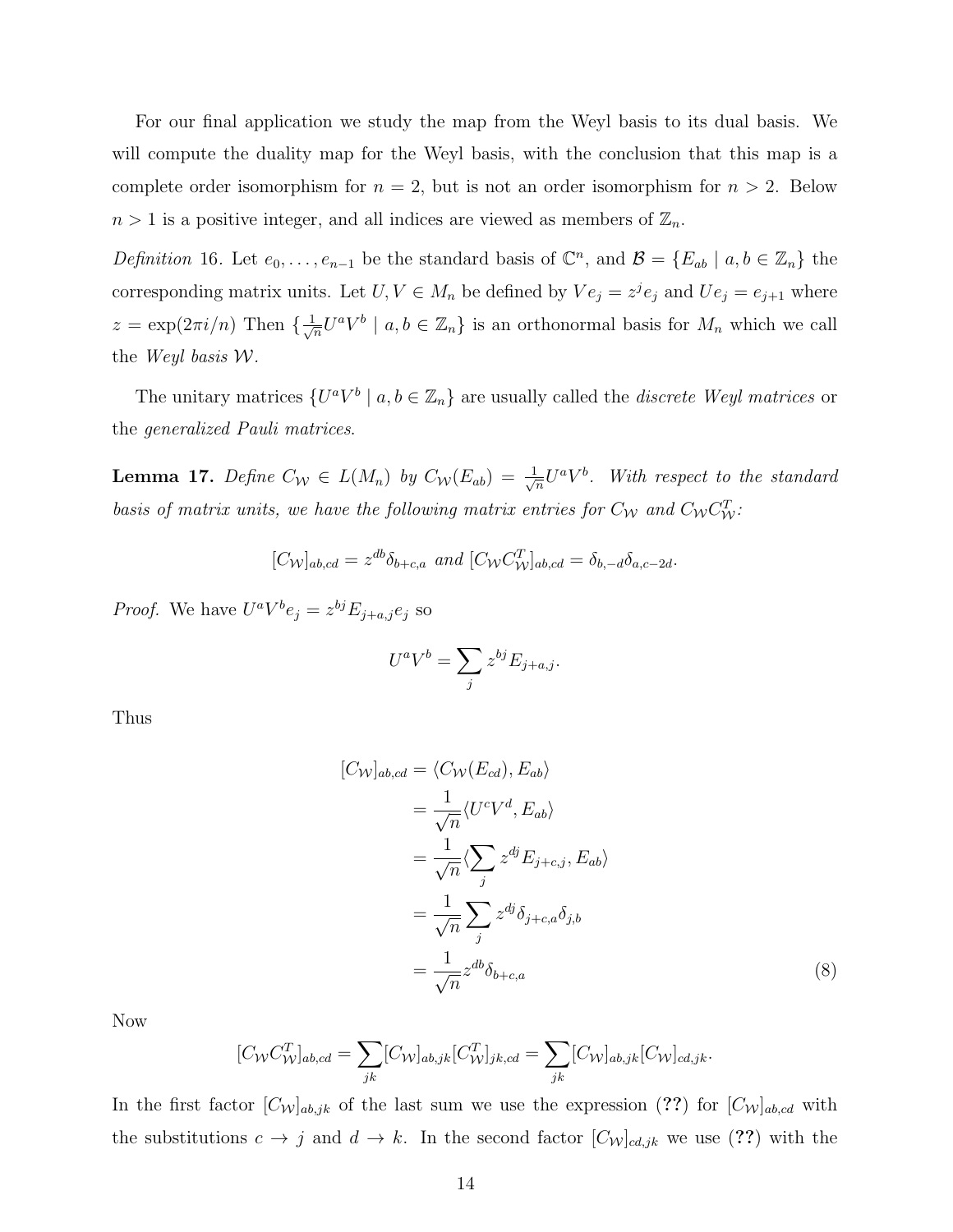substitutions  $a \to c, b \to d, c \to j, d \to k$ . We get

$$
[C_{\mathcal{W}} C_{\mathcal{W}}^T]_{ab,cd} = \frac{1}{n} \sum_{jk} z^{kb} \delta_{b+j,a} z^{kd} \delta_{d+j,c}.
$$

The summands will be nonzero if and only if  $j = a - b = c - d \pmod{n}$ . Thus

$$
[C_{\mathcal{W}} C_{\mathcal{W}}^T]_{ab,cd} = \frac{1}{n} \delta_{a-b,c-d} \sum_k z^{k(b+d)}.
$$

The sum will be zero unless  $b + d = 0$ , in which case it has the value n. Thus

$$
[C_{\mathcal{W}} C_{\mathcal{W}}^T]_{ab,cd} = \delta_{a-b,c-d} \delta_{b+d,0} = \delta_{b,-d} \delta_{a,c-2d}.
$$

Note that Lemma ?? gives

$$
(C_{\mathcal{W}} C_{\mathcal{W}}^T)(E_{c,d}) = E_{c-2d,-d}, \qquad (9)
$$

so in particular  $C_{\mathcal{W}} C_{\mathcal{W}}^T$  acts as a permutation on the basis of matrix units.

**Corollary 18.** For the Weyl basis W, the duality map  $\mathcal{D}_{\mathcal{W}}$  is a complete order isomorphism if  $n = 2$ , and is not an order isomorphism for  $n > 2$ .

*Proof.* If  $n = 2$ , then from (??)  $C_{\mathcal{W}} C_{\mathcal{W}}^T$  is the identity map, and hence  $\mathcal{D}_{\mathcal{W}}$  is a complete order isomorphism.

Now let  $n > 2$ . Suppose first (to reach a contradiction) that  $C_{\mathcal{W}} C_{\mathcal{W}}^T = \Phi_C$  for some invertible  $C \in L(M_n)$ . Then by (??),

$$
E_{-d,-d} = (C_{\mathcal{W}} C_{\mathcal{W}}^T)(E_{dd}) = \Phi_C E_{dd} = R_{Ce_d, Ce_d}.
$$

Thus for all d there are scalars  $\lambda_d$  of modulus one such that  $Ce_d = \lambda_d e_{-d}$ . Then

$$
E_{c-2d,-d} = (C_{\mathcal{W}} C_{\mathcal{W}}^T)(E_{cd}) = \Phi_C(E_{cd})
$$
  
= 
$$
R_{Ce_c, Ce_d} = \lambda_c \overline{\lambda}_d E_{-c,-d}.
$$
 (10)

This implies  $c - 2d = -c$ , so  $2c = 2d \mod n$  for all c, d. This is impossible for  $n > 2$ .

Now suppose  $C_{\mathcal{W}} C_{\mathcal{W}}^T = t \circ \Phi_C$ . Then again applying (??),

$$
E_{-d,-d} = (C_{\mathcal{W}} C_{\mathcal{W}}^T)(E_{d,d}) = (\Phi_C (E_{d,d}))^t
$$
  
=  $(R_{Ce_d, Ce_d})^t = (R_{\overline{Ce_d}, \overline{Ce_d}}).$  (11)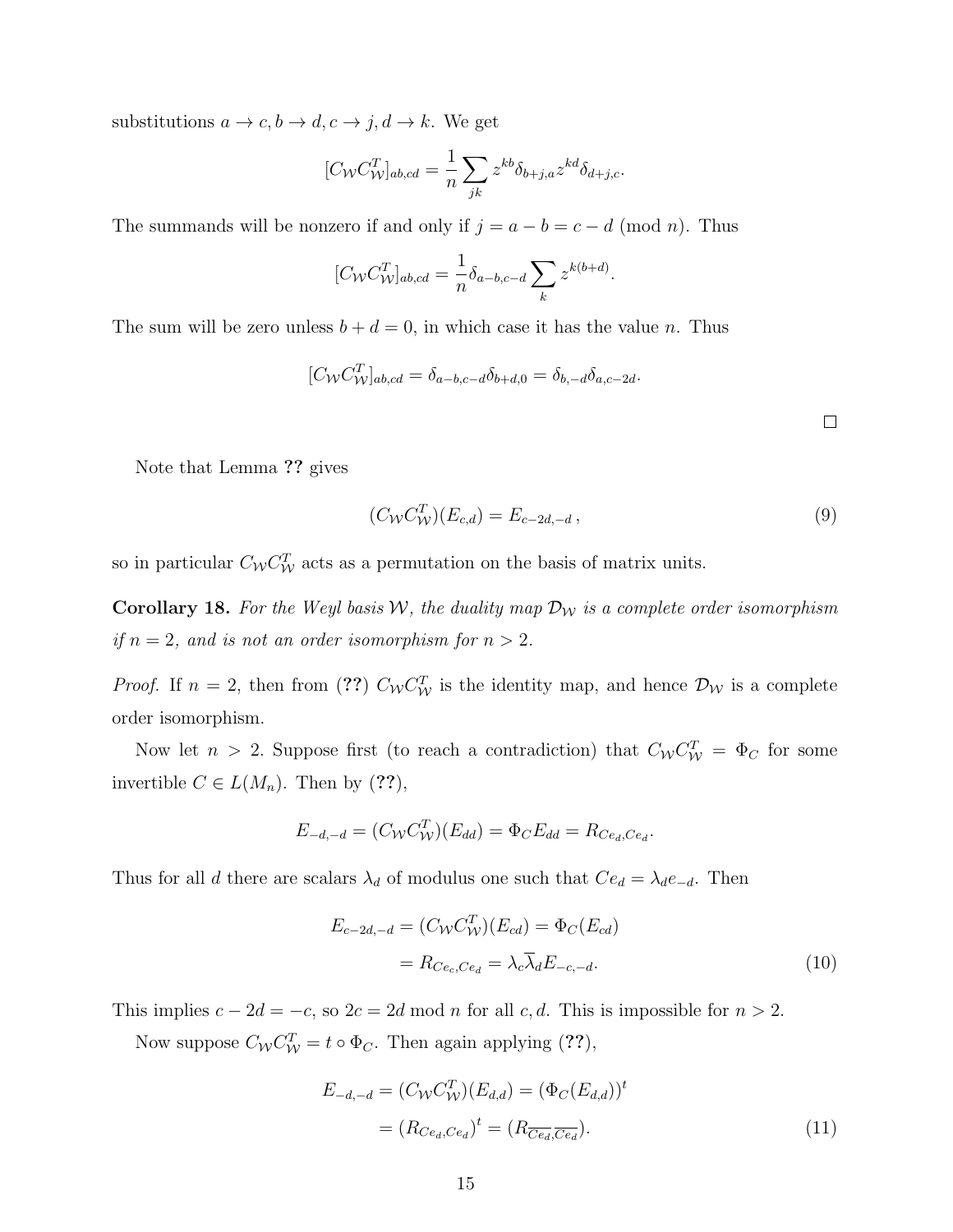This implies that for all d,  $\overline{Ce_d}$  is a multiple of  $e_{-d}$ , and hence  $Ce_d$  is a multiple of  $\overline{e_{-d}} = e_{-d}$ . As above

$$
E_{c-2d,-d} = (C_{\mathcal{W}} C_{\mathcal{W}}^T)(E_{cd}) = (R_{Ce_c, Ce_d})^t
$$
  
= 
$$
R_{\overline{Ce_d}, \overline{Ce_c}} = \lambda_c \overline{\lambda}_d E_{-c,-d}.
$$
 (12)

This implies  $c - 2d = -c$  for all c, d, which again is impossible for  $n > 2$ .  $\Box$ 

*Remark* 19. The Weyl basis for  $n = 2$  is slightly different than the Pauli spin basis. Indeed, one has

$$
\frac{1}{\sqrt{2}}I = \frac{1}{\sqrt{2}} \begin{pmatrix} 1 & 0 \\ 0 & 1 \end{pmatrix}, \quad \frac{1}{\sqrt{2}}U = \frac{1}{\sqrt{2}} \begin{pmatrix} 0 & 1 \\ 1 & 0 \end{pmatrix},
$$

$$
\frac{1}{\sqrt{2}}V = \frac{1}{\sqrt{2}} \begin{pmatrix} 1 & 0 \\ 0 & -1 \end{pmatrix}, \quad \frac{1}{\sqrt{2}}UV = \frac{1}{\sqrt{2}} \begin{pmatrix} 0 & -1 \\ 1 & 0 \end{pmatrix}
$$

These are the Pauli spin matrices except for normalization and a missing factor of i in the last. Again, applying Corollary ?? yields the usual Choi condition.

Recall that for the Pauli spin matrices we found  $C_{\mathcal{B}} C_{\mathcal{B}}^T$  was the transpose map, so  $\mathcal{D}_{\mathcal{B}}$  in that case was co-positive.

Remark 20. Note that for  $M_{2^n}$  if we take tensors of the Weyl basis for  $M_2$ , then we will get another basis for which the duality map is a complete order isomorphism.

## THE CONJUGATE LINEAR DUALITY MAP

Using the fact that  $M_n$  is a Hilbert space, we also have a canonical conjugate linear isomorphism between  $M_n$  and its dual space. This map is unaffected by whether we make the inner product conjugate linear in the first or second variable, so we use the physics convention that inner products are conjugate linear in the first variable. Thus, the inner product on  $M_n$  can be given by

$$
\langle A, B \rangle = \text{tr}(A^*B)
$$

and the conjugate linear Hilbert space duality map is given by

$$
\mathcal{D}_d: M_n \to M_n^d \text{ where } \mathcal{D}_d(A)(B) = \text{tr}(A^*B).
$$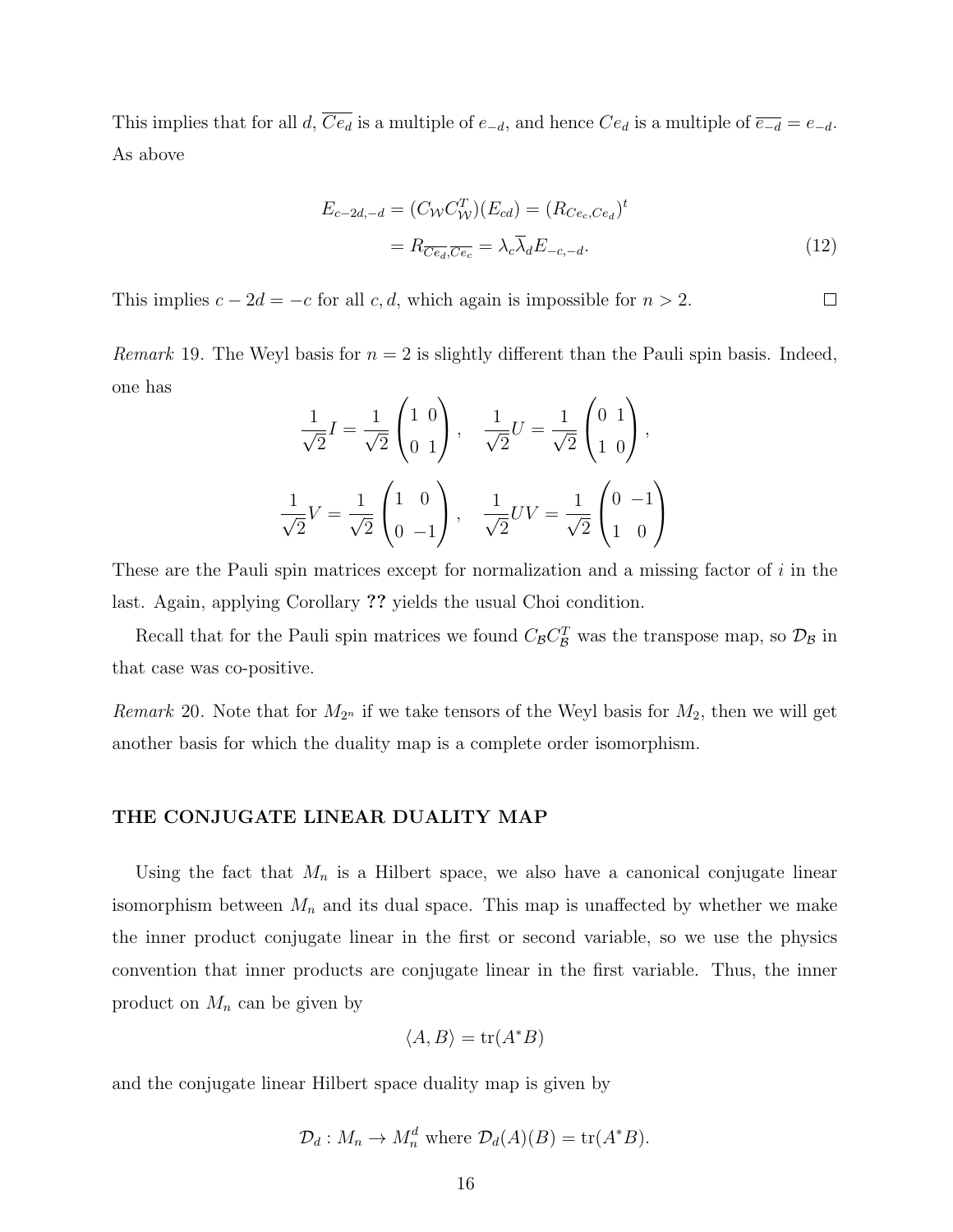The inverse of this map

$$
\Gamma_d = \mathcal{D}_d^{-1} : M_n^d \to M_n
$$

sends the linear functional  $f_A(B) = \text{tr}(A^*B)$  to the matrix A which is the adjoint (i.e., conjugate transpose) of the density matrix.

**Proposition 21.** The duality maps  $\mathcal{D}_d$  and  $\Gamma_d$  are conjugate linear complete order isomorphisms.

Proof. By Corollary ?? the linear map that sends a functional to its density matrix is a co-positive order isomorphism. Hence, the map that sends a functional to the transpose of its density matrix is a complete order isomorphism. But a matrix  $(c_{ij})$  is positive if and only if the matrix  $(\overline{c_{ij}})$  is positive. Thus, the duality map  $\Gamma_d$ , which sends a functional to the adjoint of its density matrix is a complete order isomorphism. Consequently, so is its inverse  $\mathcal{D}_d$ .  $\Box$ 

The above result has a nice interpretation in terms of bases. Choi's characterization says that a map  $\Phi : M_n \to M_p$  is completely positive iff the matrix  $C_{\Phi}$  defined in (??) is positive. As observed in Example ??, in the definition of  $C_{\Phi}$ , the basis  $\{E_{ij}\}\$ can't be replaced by an arbitrary orthonormal basis. The following result provides an alternate description of the Choi matrix that does have this independence property. Recall that for a matrix  $B = (b_{ij})$ we set  $\overline{B} = (\overline{b_{ij}})$ .

**Proposition 22.** Let  ${B_l}_{l=1}^{n^2}$  be an orthonormal basis for  $M_n$ . A complex linear map  $\Phi$ :  $M_n \to M_p$  is completely positive if and only if

$$
\sum_{l=1}^{n^2} \overline{B_l} \otimes \Phi(B_l) \tag{13}
$$

is a positive  $np \times np$  matrix. The matrix in (??) is independent of the choice of orthonormal basis, and equals the Choi matrix  $C_{\Phi}$ .

*Proof.* Let  $f_A \in M_n^d$  be given by  $f_A(B) = \text{tr}(A^*B)$ , so that

$$
\Gamma_d(f_A) = A = \sum_{l=1}^{n^2} \langle B_l, A \rangle B_l = \sum_{l=1}^{n^2} \overline{f_A(B_l)} B_l.
$$

Thus, with respect to this basis

$$
\Gamma_d(f) = \sum_{l=1}^{n^2} \overline{f(B_l)} B_l \quad \text{for all } f \in M_n^d.
$$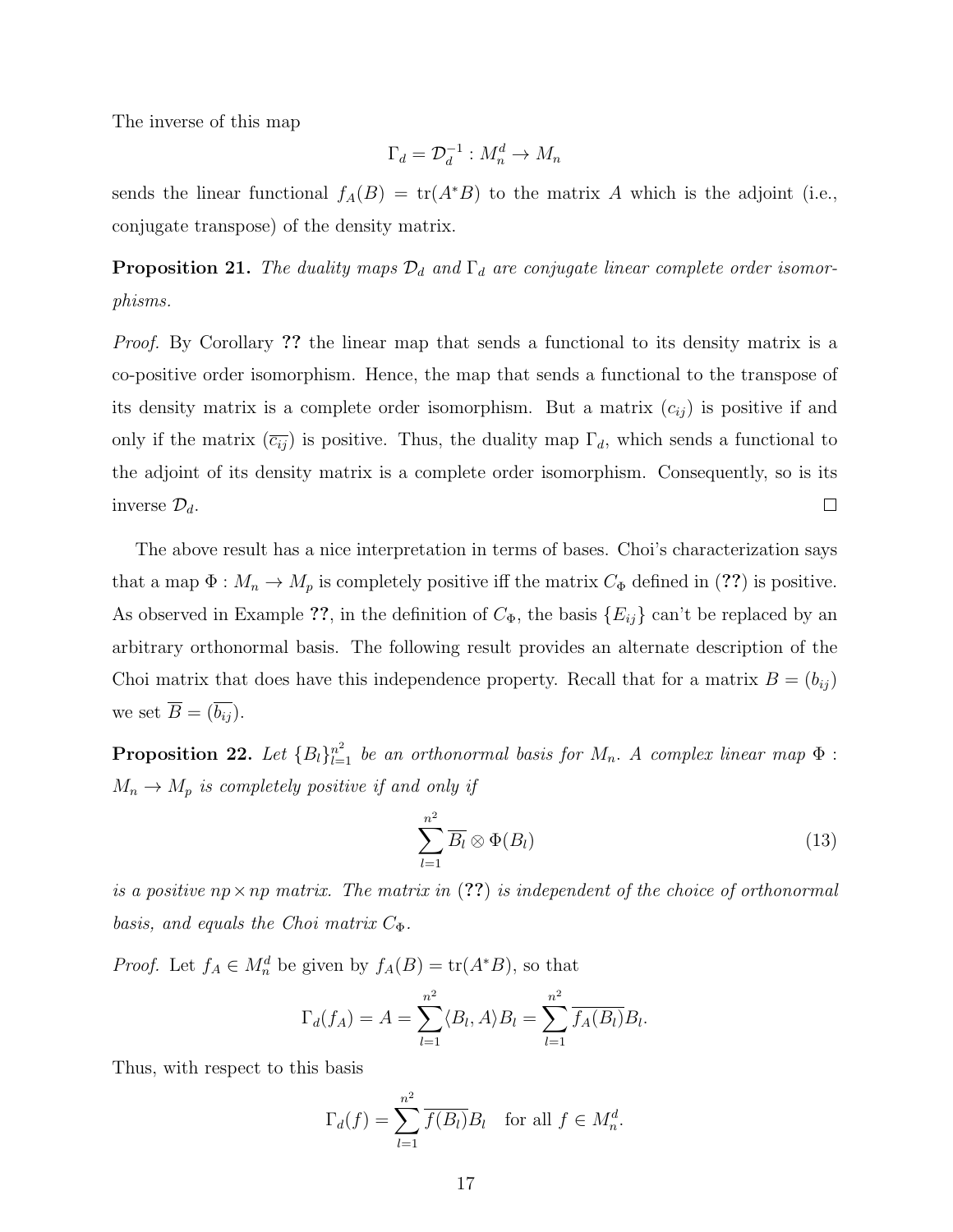Let  $(f_{ij}) \in M_n^d$  be the matrix defined by  $\Phi(A) = (f_{ij}(A))$  for  $A \in M_n$ . Recall that by definition, the matrix  $(f_{ij})$  is positive iff  $\Phi$  is completely positive. Using the fact that  $\Gamma_d$  is a complete order isomorphism, we have that  $\Phi$  is completely positive if and only if

$$
(\Gamma_d(f_{ij})) = \sum_{l=1}^{n^2} (\overline{f_{ij}(B_l)} B_l) = \sum_{l=1}^{n^2} \overline{\Phi(B_l)} \otimes B_l
$$
 (14)

is a positive  $np \times np$  matrix. Using that fact that a matrix is positive if and only if its complex conjugate matrix is positive, the proposition now follows by applying the \*-isomorphism that takes  $A \otimes B$  to  $B \otimes A$ .

Finally, since the matrix  $(f_{ij}) \in M_n^d$  is determined by  $\Phi$ , the matrix  $\sum_l \overline{B_l} \otimes \Phi(B_l)$  is independent of the choice of orthonormal basis  ${B<sub>l</sub>}$ . For the standard basis  ${E<sub>ij</sub>}$  the matrix (??) is just the Choi matrix, and hence the matrix in (??) equals the Choi matrix  $\Box$ for all orthonormal bases  ${B_l}$ .

Note that the matrix in (??) is the partial transpose of the matrix  $\mathcal{J}(\Phi)$  defined by Jamiołkowski, cf.  $(??)$ .

### Acknowledgements

The research on this paper was begun during the program *Operator structures in quantum* information theory at the Banff International Research Station.

# REFERENCES

- <sup>1</sup>E. Alfsen and F. Shultz, *State spaces of operator algebras: basic theory, orientations, and*  $C^*$ -products, Mathematics: Theory & Applications, Birkhäuser Boston, 2001.
- <sup>2</sup>M.D. Choi, Completely positive linear maps on complex matrices, *Linear Algebra and* Appl.  $10(1975)$ , 285-290.
- <sup>3</sup>V. Paulsen, I. Todorov, M. Tomforde, Operator system structures on ordered spaces, Proc. London Math. Soc.(2011) 102(1), p 25-49.
- <sup>4</sup>A. Jamiołkowski, Linear transformations which preserve trace and the positive semidefiniteness of operators, Reports on Mathematical Physics 3 (1972) 275–278.
- <sup>5</sup>R. Kadison, Isometries of operator algebras, Annals of Mathematics (1951) **54** 325–338.